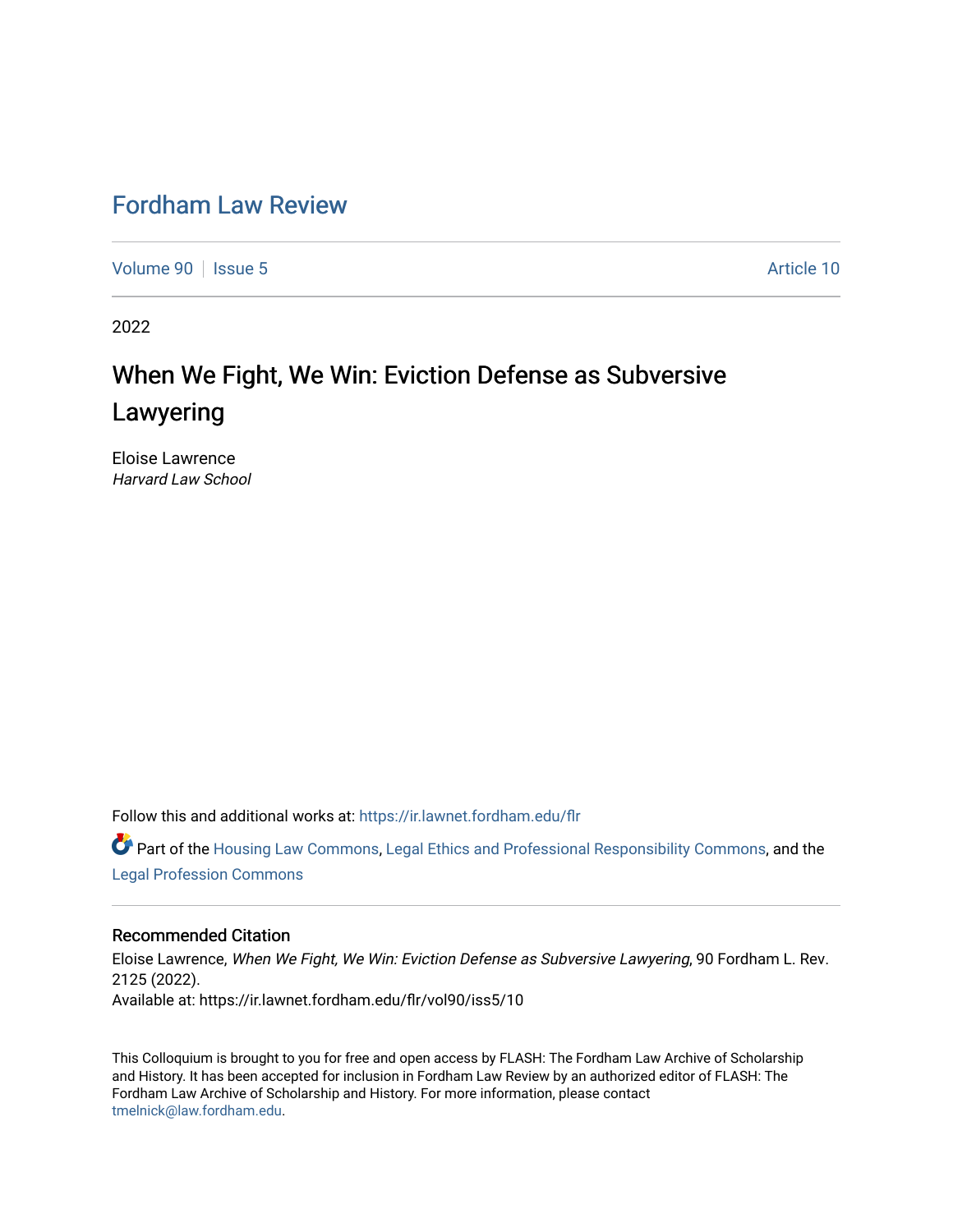### WHEN WE FIGHT, WE WIN: EVICTION DEFENSE AS SUBVERSIVE LAWYERING

#### Eloise Lawrence\*

| 2125                                                                                                      |  |
|-----------------------------------------------------------------------------------------------------------|--|
|                                                                                                           |  |
| II. THE "SWORD AND SHIELD" MODEL EXAMINED IN THE CONTEXT<br>OF ABOLITIONISTS' "RESISTANCE LAWYERING" 2127 |  |
| A. "The Shield" as "Contemporary Resistance<br>2129                                                       |  |
| B. Summary Process Under Fugitive Slave Act Versus Under                                                  |  |
| C. Differences Between Fighting a Facially Unjust Law and an                                              |  |
| <b>III. CASE STUDIES OF THE SWORD AND SHIELD MODEL AS</b>                                                 |  |
|                                                                                                           |  |
| .2149                                                                                                     |  |
|                                                                                                           |  |

#### **INTRODUCTION**

"When we fight," shouts a tenant, "WE WIN!" responds the room filled with tenants, organizers, homeowners, neighbors, and lawyers. These words echo off the brick walls of a converted brewery in Jamaica Plain, Massachusetts, where the weekly City Life/Vida Urbana ("City Life" or CLVU) tenant association's meeting occurs. The rallying call is uplifted in

<sup>\*</sup> Assistant Clinical Professor of Law, Harvard Law School; Deputy Faculty Director, Harvard Legal Aid Bureau (HLAB). This Essay was prepared for the Colloquium entitled Subversive Lawyering, hosted by the Fordham Law Review and co-sponsored by the Center on Race, Law, and Justice and the Stein Center for Law and Ethics on October 15–16, 2021, at Fordham University School of Law. I dedicate this Essay to all of the tenants, homeowners, organizers, and lawyers who work together in solidarity for housing justice, and more specifically, to the late Harvard Law School Clinical Professor David Grossman. Professor Grossman was one of the founders of the "sword and shield" model, the faculty director of HLAB, and a brilliant teacher, mentor, and subversive lawyer. I would like to thank my colleagues Esme Caramello, Nicole Summers, and Julia Devanthery, as well as all the participants in the Colloquium for their feedback on this Essay and Olivia Castor for her excellent work as a research assistant.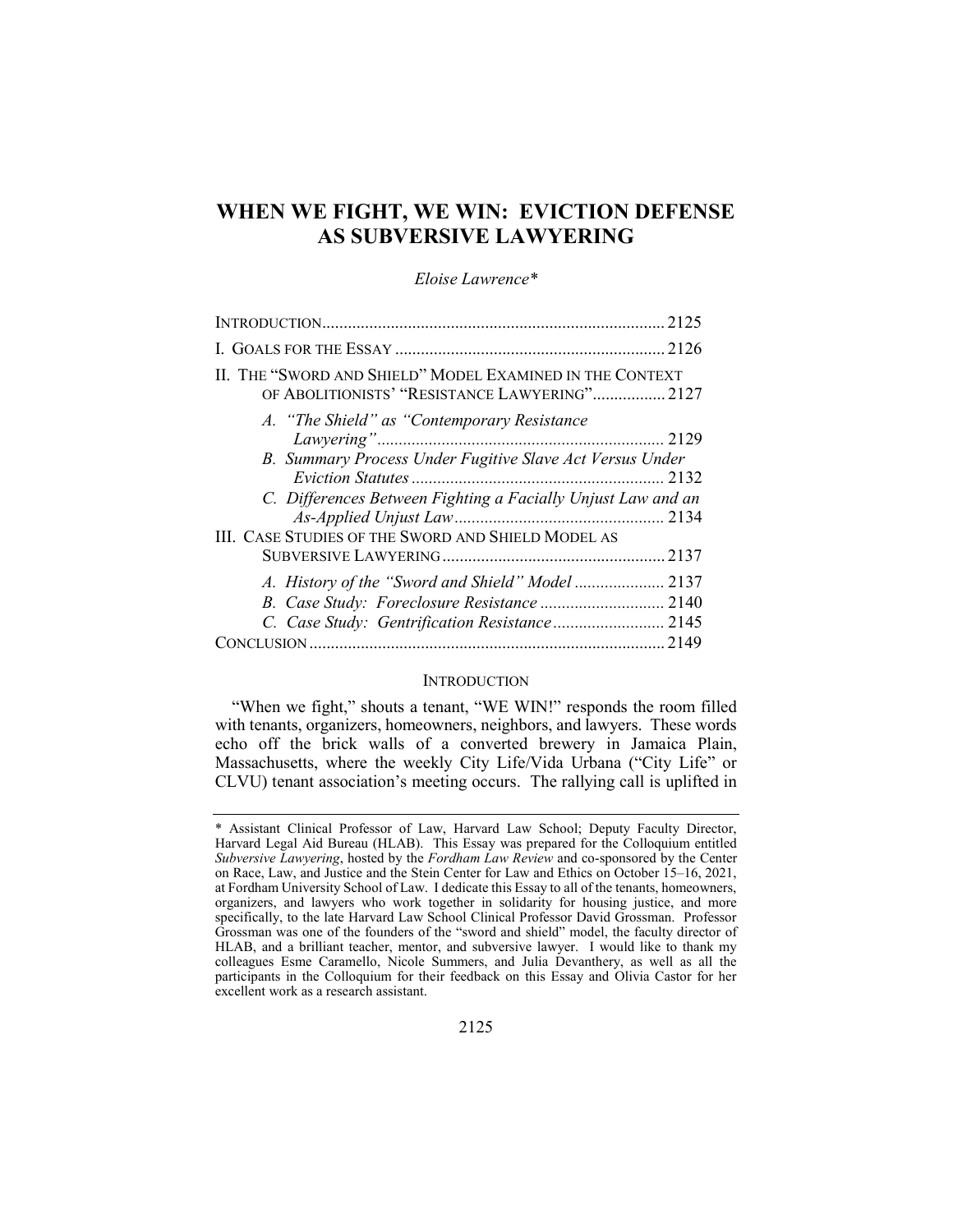praise of a tenant who has just told her story of resisting her eviction. The incantation is a reminder to all those present in the struggle for their own home, and a message to the newcomers that the act of fighting for yourself and your neighbors is where victory lies.1

To reinforce this solidarity, a meeting organizer asks each newcomer, "Are you willing to fight to stay in your home?" The organizer repeats the question three times until the affirmative response is loud and emphatic. Satisfied, the organizer continues, "and guess what?" On cue, the packed meeting erupts with, "And we'll fight WITH YOU!!"

These City Life meetings are the heart of the "sword and shield" model described in this Essay. The weekly meetings are where lawyers and law students meet with people facing eviction, where organizers conduct political education, and where members share news of recent and upcoming actions and events. Most importantly, it is the time and place where people facing displacement are told to "leave their shame at the door." A longtime lead organizer, Jim Brooks, would joke that people were "welcome to pick it up on their way out," but shame had no place here.

#### I. GOALS FOR THE ESSAY

This Essay will examine the "sword and shield" model in action to explore the meaning of "subversive lawyering" in the housing context, particularly in eviction defense. In this model, we2—the lawyers and law students provide the "shield" (i.e., legal defense), while the organizers and members of grassroots housing justice organizations3 provide the "sword" (i.e., public pressure and protest). The lawyers are shielding tenants and foreclosed homeowners in the courts, which allows these "defendants" to simultaneously work with organizers to take necessary extralegal actions to ensure they are protected from displacement.

What is subversive about this model? The methodology is similar to that of a "resistance lawyer," as defined by Professor Daniel Farbman in his brilliant article about "a group of abolitionist lawyers" who fought to keep their clients free and frustrate the operation of the Fugitive Slave Act of 1850.4 Farbman describes a "resistance lawyer" as someone who "engages in a regular, direct service practice within a procedural and substantive legal

<sup>1</sup>. See GREG JOBIN-LEEDS & AGITARTE, WHEN WE FIGHT WE WIN: TWENTY-FIRST CENTURY SOCIAL MOVEMENTS AND THE ACTIVISTS THAT ARE TRANSFORMING OUR WORLD 115–17, 124–25 (2016).

 <sup>2.</sup> By "we," I am referring to my students, my colleagues, and myself at the Harvard Legal Aid Bureau (HLAB), as well as the student attorneys, clinical instructors at the Legal Services Center at Harvard Law School, and the attorneys at Greater Boston Legal Services. Where I do not cite to a particular source, my commentary is based on my own observations and experiences drawn from practicing and teaching in this method over the last decade.

 <sup>3.</sup> Our primary "sword" partner, and one of the creators of the sword and shield method, is City Life/Vida Urbana, located in Boston. We also work with other grassroots organizations such as Lynn United for Change (LUC) and Springfield No One Leaves. See infra notes 114–16 and accompanying text.

 <sup>4.</sup> Daniel Farbman, Resistance Lawyering, 107 CALIF. L. REV. 1877, 1877 (2019); Ch. 60, 9 Stat. 462 (repealed 1864).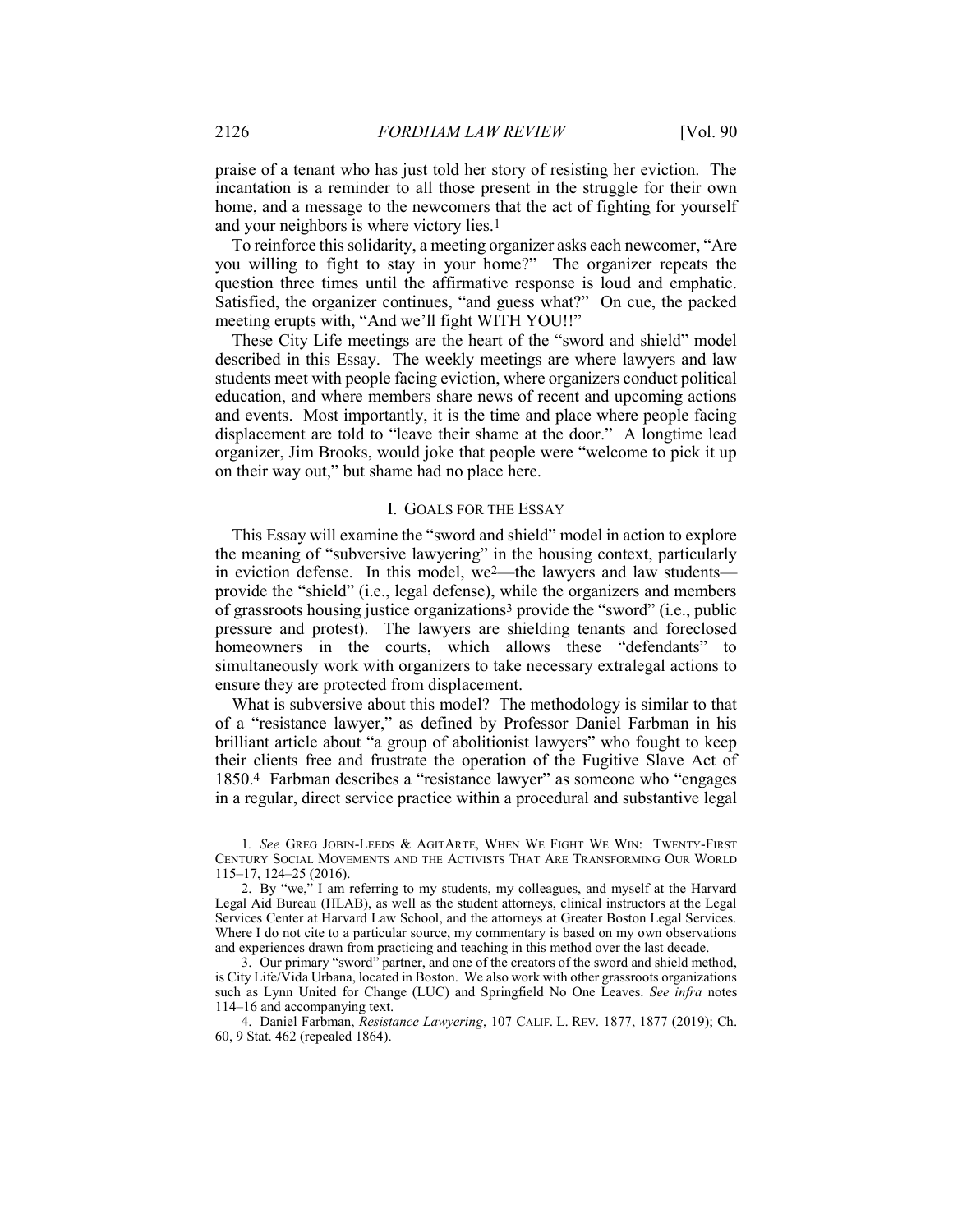regime that she considers unjust and illegitimate. Through that practice, she seeks both to mitigate the worst injustices of that system and to resist, obstruct, and dismantle the system itself."5

Not content with mitigating and resisting the unjust system, a "subversive lawyer" seeks to subvert the corrosive effects of such a system on poor people and people of color. Such a lawyer works directly with organizers to take a moment imbued with vulnerability, isolation, and feelings of powerlessness—when a person is facing an eviction—and transform it into one of strength, solidarity, and empowerment. In the words of one tenant, reflecting on his and his fellow tenants' successful fight to remain in their building, "[W]e realized we are a lion."6

Finally, this Essay is my attempt to answer my clinical students who frequently ask questions expressing doubt and skepticism about their chosen profession after a disheartening appearance in court or an upsetting encounter with an opposing counsel. These questions are of this nature: "How can I even participate in such an unjust legal system? Aren't I actually helping to preserve the status quo as an 'officer of the legal system'7 with my participation? Isn't this preservation or perpetuation made worse when I am not explicitly challenging the laws, the judges, or the courts, but instead simply trying to prevent my client from being evicted?" My hope is that this Essay demonstrates how a lawyer can work "within" a system, and "resist, obstruct and dismantle the system itself."8

This discussion proceeds as follows: Part II will explore how our model of eviction defense and movement building (i.e., the "sword and shield" model) shares many of the attributes of the abolitionists' "resistance lawyering," as defined by Farbman in his article of the same name, with an added subversive element. Part III will include two case studies, based on my own cases, demonstrating how our "sword and shield" model has worked in response to different displacement forces, namely foreclosure and gentrification, and why the model is "subversive."

#### II. THE "SWORD AND SHIELD" MODEL EXAMINED IN THE CONTEXT OF ABOLITIONISTS' "RESISTANCE LAWYERING"

The "sword and shield" model of eviction defense and movement building bears many striking similarities to the "resistance lawyering" of the abolitionist lawyers.9 Two aspects of "resistance lawyering" are directly relevant to the "sword and shield" model. First, the abolitionist lawyers worked "within [a] system with the goal of resisting it.... [They] did not

<sup>5</sup>. Farbman, supra note 4, at 1880.

 <sup>6.</sup> Katie Trojano, Jury Says That Tenants in Uphams Corner Case Can Stay in Their Homes, DORCHESTER REP., Nov. 14, 2019, at 1, 15.

<sup>7</sup>. See MASS. RULES OF PRO. CONDUCT pmbl. (1997). A lawyer is "an officer of the legal system" and "lawyers play a vital role in the preservation of society." Id.

 <sup>8.</sup> Farbman, supra note 4, at 1880.

 <sup>9.</sup> With some trepidation of creating a false equivalency between slavery and eviction, I follow Farbman's call to heed "[t]his history" in the hopes that it "serve[s] as a provocation for contemporary resistance lawyering." Farbman, supra note 4, at 1877.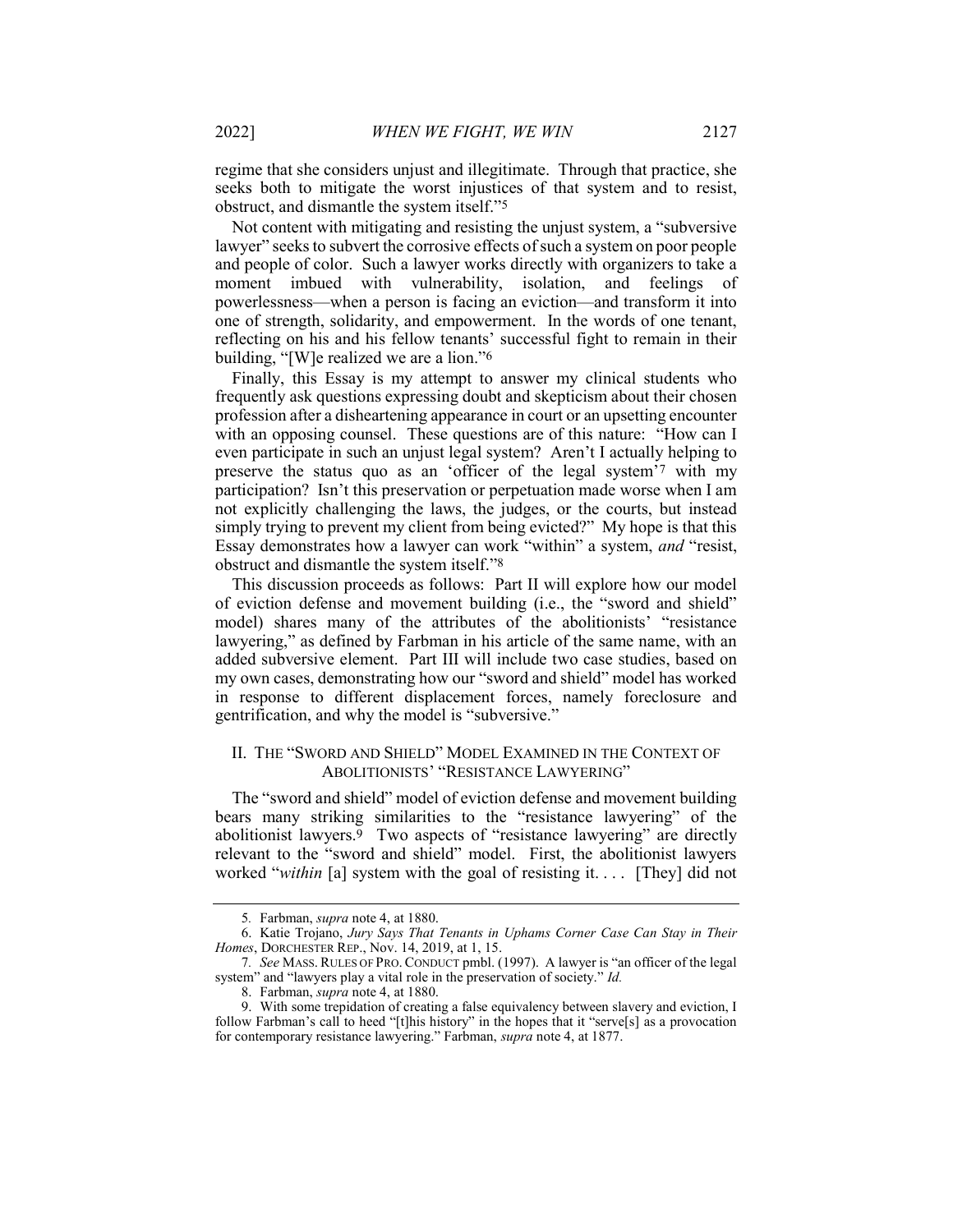abandon the field to levy high-level attacks on slavery, but rather engaged in a detailed, strategic practice of direct representation."10 Second, the abolitionist lawyers "were not deluded into thinking that their practice alone would make the change that they sought."11 They understood that their daily practice was "situated within [a] broader context" and that "every courtroom battle helped to build political power."12

Another remarkable parallel is that we are both operating in a "summary process" regime where the laws explicitly prioritize property rights over human rights. The very premise of "summary process" actions is that they favor the right of the "owner" to retrieve property "without fuss, delay, or political uproar."13 In formal law, Massachusetts's summary process14 has been tempered over the last fifty years by the recognition of "the unique and fundamental need of tenants for dwellings that are habitable and secure."15 As a result, "extensive changes [have occurred] through case law in the legal relationship between tenants and landlords and a host of legislative enactments providing tenants with new rights and remedies."16 In practice, these additional rights and remedies are only meaningful if tenants know they exist and understand how to enforce them. These conditions rarely exist without legal representation,<sup>17</sup> and only a tiny fraction of tenants are represented by counsel.18 Given this deep power imbalance,19 summary

10. Id. at 1932.

16. Id.

17. See Adjartey v. Cent. Div. of the Hous. Ct. Dep't, 120 N.E.3d 297, 302 (Mass. 2019) ("[W]e [the Supreme Judicial Court] recognize that the complexity and speed of summary process cases can present formidable challenges to individuals facing eviction, particularly where those individuals are not represented by an attorney."); see also Andrew Scherer, Gideon's Shelter: The Need to Recognize a Right to Counsel for Indigent Defendants in Eviction Proceedings, 23 HARV. C.R.-C.L. L. REV. 557, 562 (1988) (making the case that the constitutional right to procedural due process should encompass the right to counsel "when faced with the loss of something as crucial as one's home").

 18. According to the Massachusetts Housing Court Department Fiscal Year 2019 Statistics, almost 90 percent of all tenants facing eviction were unrepresented by counsel. MASS. HOUS. CT. DEP'T, ADDITIONAL DEPARTMENTAL STATISTICS (2019), https://www.mass.gov/doc/2019-housing-court-self-represented-represented-litigants-bycourt-location/download [https://perma.cc/6G5W-D4AR]. A 2014 study of Boston Housing Court (now Eastern Housing Court) revealed that, of those represented, only 7 percent received full representation, 2 percent had limited assistance representation, and 1 percent had assistance filling out a pro se answer form. See PROJECT HOPE, HOMESTART & DUDLEY ST. NEIGHBORHOOD INITIATIVE, BOSTON HOUSING COURT DATA REPORT 12 (2016). The rate of execution (the presumed rate of actual evictions) was almost one third of all cases brought against unrepresented tenants, but only 17.5 percent for tenants who received full representation. See id. at 12 tbl.3, 23 tbl.13.

 19. The deep power imbalances in Eastern Housing Court that I observe routinely between the largely white, male, able-bodied landlords and their attorneys and the "unrepresented

<sup>11</sup>. Id.

<sup>12</sup>. Id.

<sup>13.</sup> Id. at 1894; see also infra notes 44–46 and accompanying text. The modern summary process rules explicitly state that they shall be interpreted in a manner that ensures "the just, speedy, and inexpensive determination" of every eviction case. MASS. UNIF. SUMMARY PROCESS R. 1.

<sup>14</sup>. See generally MASS. GEN. LAWS ch. 239 (2022).

 <sup>15.</sup> MASS. UNIF. SUMMARY PROCESS R. 1 cmt.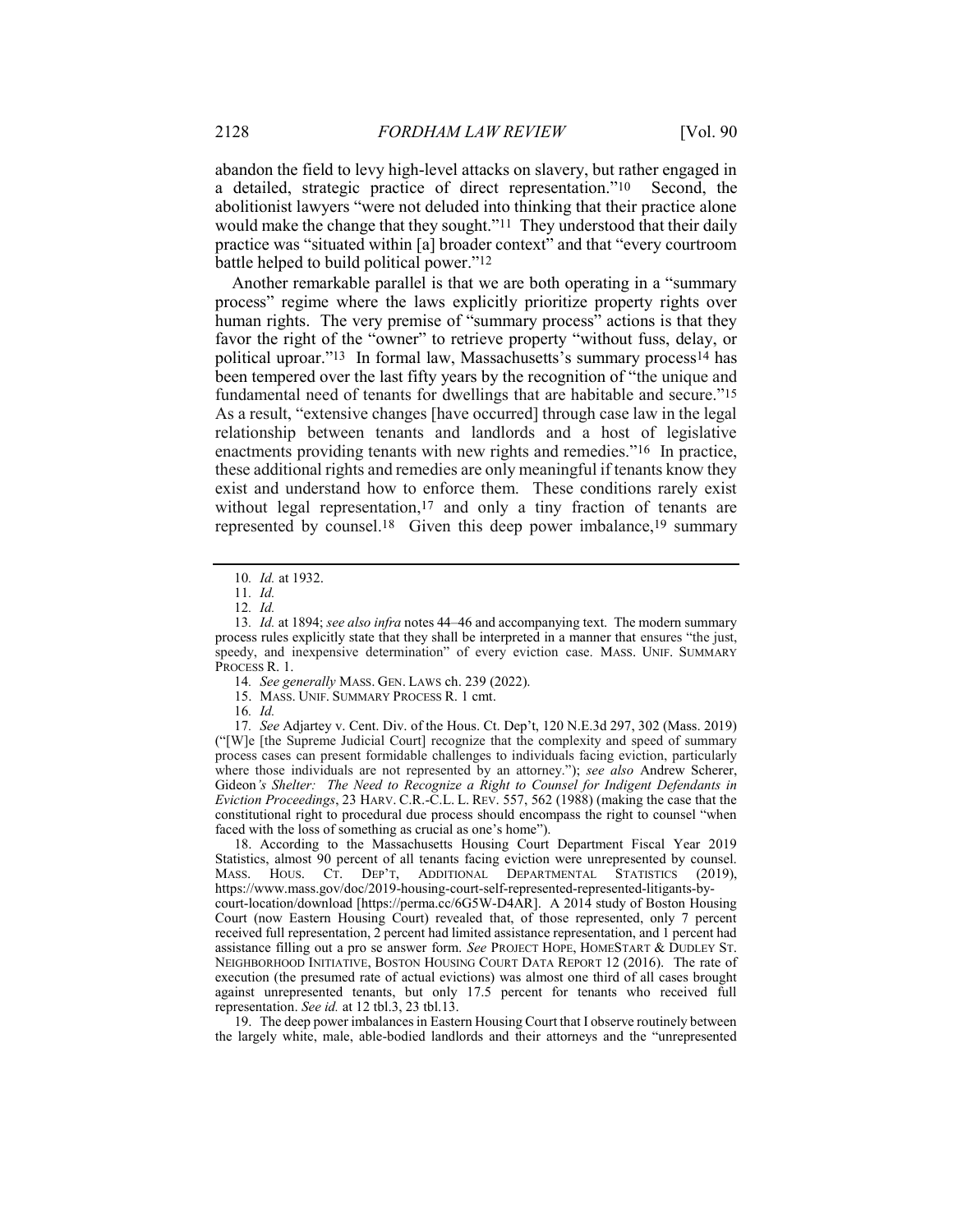process works as originally intended in the vast majority of cases, and places profit over people.20 Thus, the "shield" lawyers, like the abolitionist lawyers, work within the system to represent individual "defendants," and with the "sword" activists and community members to expose the inequities in the eviction system itself and the role that the eviction system plays in perpetuating societal inequality and injustice.

#### A. "The Shield" as "Contemporary Resistance Lawyering"

In his article Resistance Lawyering, Farbman reveals and reframes the history of abolitionist lawyers who defended people against being returned to slavery—and in the process sought to undermine the Fugitive Slave Act of 1850 itself.21 Farbman explains that "[r]esistance lawyering is rooted in direct service within the hostile system rather than collateral attack against it through other systems."22 He posits that the most effective attacks on the Fugitive Slave Act were "within its own procedural framework."23 Specifically, these attacks or tactics took the form of "delay" through continuances or "clogging up the process" with custody disputes between the federal and state authorities.24 Both of these tactics, along with substantive legal victories, allowed for political organizing.25 The political organizing was critical to increasing the chances of "freedom of the alleged fugitive" and to transforming "summary rendition into a community referendum on slavery."26

tenants [who] typically are poor, female, and people of color" has persisted for decades. See Russell Engler, And Justice for All—Including the Unrepresented Poor: Revisiting the Roles of the Judges, Mediators, and Clerks, 67 FORDHAM L. REV. 1987, 2059 & n.316 (1999); see also Jenifer McKim & Alejandro Serrano, As Rents Soar in Boston, Low-Income Tenants Try to Stave Off Eviction, Bos. GLOBE MAG. (Feb. 19, 2019, 11:46 AM), https://www.bostonglobe.com/magazine/2019/02/19/rents-soar-boston-low-income-tenantstry-stave-off-eviction/QddCq1bLrV3JQhaFTzYnGP/story.html [https://perma.cc/HZ2H-SCQ5] (describing Eastern Housing Court a year before the pandemic).

 <sup>20.</sup> Even those summary process actions that do not immediately result in actual eviction may result in what Nicole Summers refers to as "civil probation agreements." See Nicole Summers, Civil Probation, 75 STAN. L. REV. (forthcoming 2023) (manuscript at 22–24), https://papers.ssrn.com/sol3/papers.cfm?abstract\_id=3897493 [https://perma.cc/3XAU-NZKQ]; see also id. at 4 (noting that 37 percent of all summary process filings in Boston Housing Court over a five-year period resulted in "civil probation agreements"). These agreements provide stays of the "actual eviction" unless and until certain conditions are met. If these conditions are violated, a simple motion for execution ("actual eviction") is filed by the landlord to which the tenant has extremely limited procedural protections remaining. Id. at 4–5.

 <sup>21.</sup> Farbman's novel research reveals that out of 210 cases in which some type of process was invoked, eighty-one "of the fugitives ended their cases as free people." Farbman, *supra* note 4, at 1896–97. He uses this data to demonstrate that lawyers and activists were more effective in preventing people from being sent back into slavery than historians previously understood. See id. at 1882.

<sup>22</sup>. Id. at 1880.

<sup>23</sup>. Id.

<sup>24</sup>. Id. at 1898.

<sup>25</sup>. See id.

<sup>26</sup>. Id.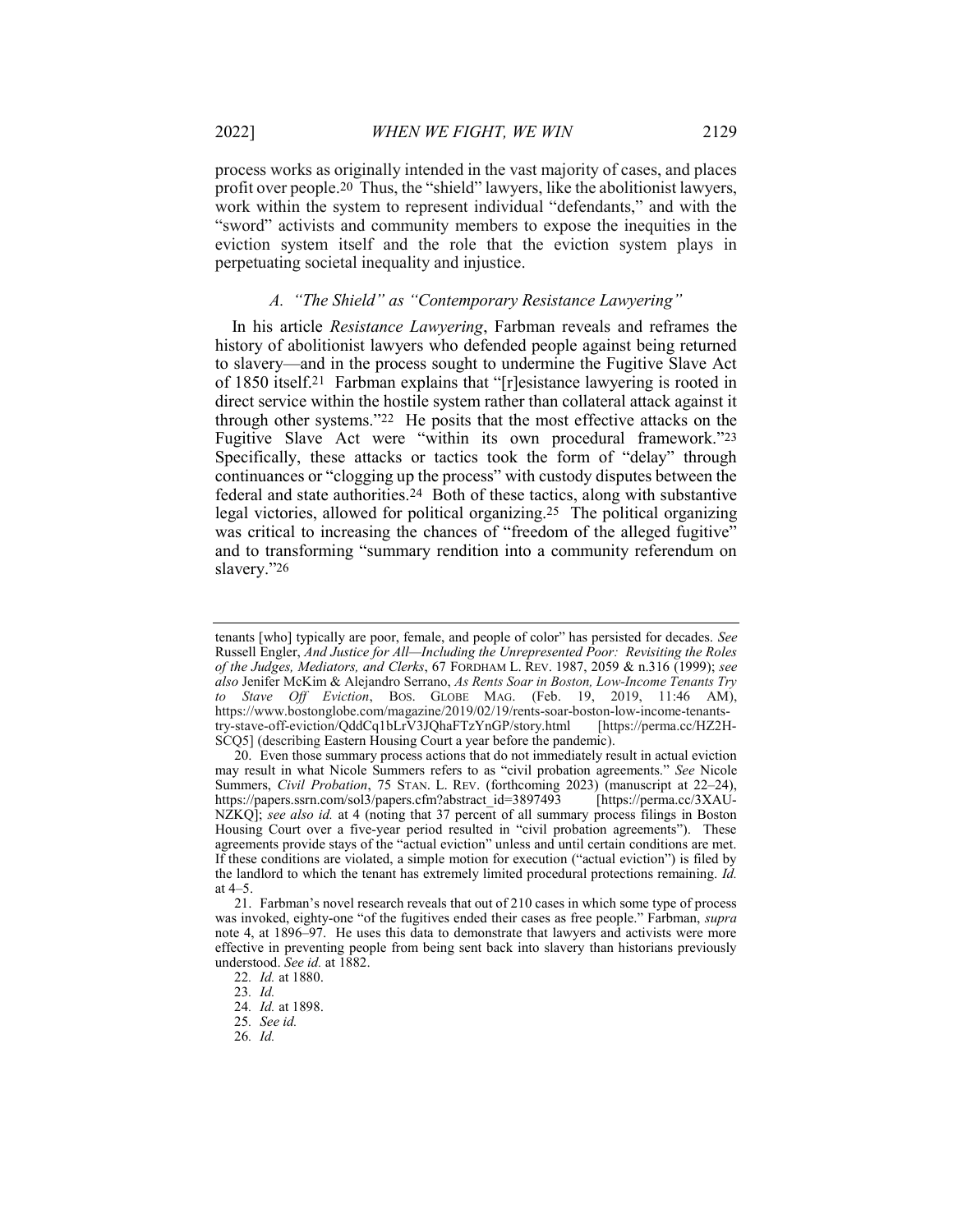One of the stories Farbman tells is the case of Shadrach Minkins, a former slave in Boston, who was subject to the Fugitive Slave Act. When Minkins was captured by a slave catcher and brought to court, a network of abolitionist activists and lawyers quickly assembled to prevent Minkins from having "a swift and quiet hearing."27 Although the lawyer for the purported "slave owner" argued that because the proceedings were "summary," they should proceed at once, Minkins's lawyers requested a continuance for three days, arguing that they had just met their client and needed time to prepare.28 While the hearing was proceeding, a group of abolitionist activists gathered quickly outside the courthouse. When the continuance was granted and Minkins was to be held in the courtroom, the crowd broke into the courtroom and ushered Minkins "into the street and eventual freedom."29

As I illustrate in the case studies in this Essay,<sup>30</sup> "shield" lawyers similarly use the eviction process's own procedural framework to fight "the hostile system."31 By "hostile system," I mean an "eviction system" that grossly favors landlords, results in the displacement of thousands of people annually, and robs the dignity of many subjected to it. While the core of our work is direct service, we also are "happy to use the strategies of impact litigation and collateral attack when they [are] useful."32 Similarly, we will use other systems, such as the legislative process, public protest, and political pressure, to attack the hostile system. To that end, we are both engaging in "resistance lawyering," as defined by Farbman, and seeking to subvert the current paradigm where thousands of people are displaced from their homes every year.33 Furthermore, we are a counterpoint to the view that "triage and direct service is generally not seen as the most direct way to achieve broad systemic reforms."34

An opposing view of direct service has existed in many social reform efforts for decades. Professor Gary Bellow, who founded the Legal Services

33. See CITY OF BOS. EVICTION PREVENTION TASK FORCE, AN ACTION PLAN TO REDUCE EVICTIONS IN BOSTON 6 (2019), https://www.boston.gov/sites/default/files/file/2020/01/ An Action Plan to Reduce Evictions in Boston %28report%29%20200109 1.pdf

[https://perma.cc/272H-HUS7] (noting that in the City of Boston alone, "[t]he total number of eviction cases filed in Eastern Housing Court . . . were . . . approximately 5,000 for each of the three years examined: 2015, 2016 and 2017"). According to the Massachusetts trial court's statistics for the 2019 fiscal year (the last full year before the pandemic), 30,614 summary process cases were filed. See MASS. HOUS. CT. DEP'T, DEPARTMENTAL TOTAL NUMBER OF FILINGS AND DISPOSITIONS (2019), https://www.mass.gov/doc/filings-anddispositions-by-court-location-3/download [https://perma.cc/X8PR-BB5Y].

34. Farbman, *supra* note 4, at 1881. Farbman uses the term "triage  $[$ to $] \ldots$  refer $[]$  to the direct service lawyer's position in relation to her clients. . . . [T]he purpose of direct representation is to address the symptoms that walk in the door rather than the diseases that may be causing them within the political culture." Id. at 1881 n.6.

<sup>27</sup>. Id. at 1907.

<sup>28</sup>. Id.

<sup>29</sup>. Id. at 1908.

 <sup>30.</sup> See infra Part III.

 <sup>31.</sup> Farbman defines the word "system" as a "discrete legal system like the Fugitive Slave Law, capital punishment, bankruptcy, etc."; it "does not mean 'the law' broadly." Id. at 1880 n.4.

<sup>32</sup>. Id. at 1880.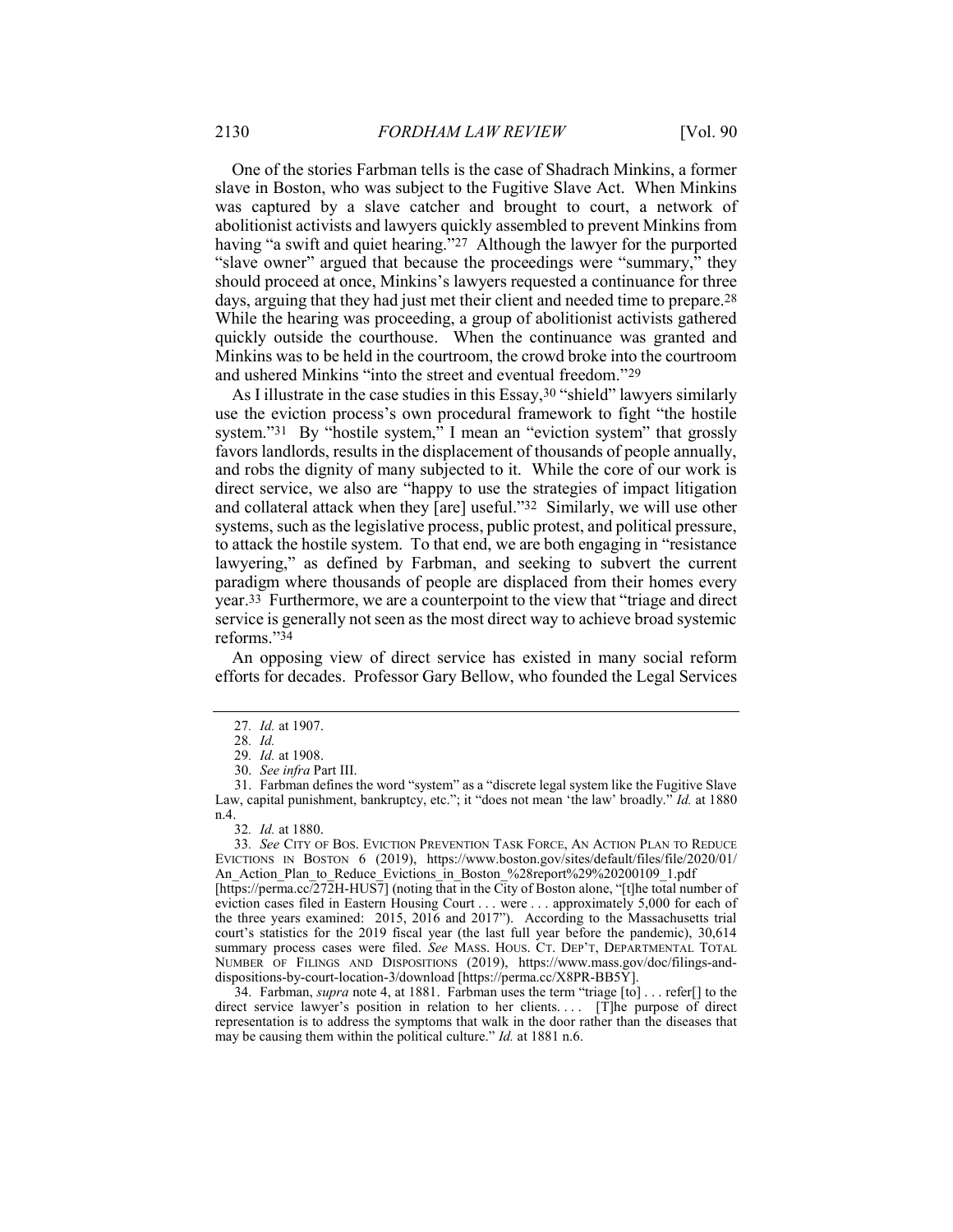Center in Boston, describes how he and his staff in the early 1980s used a "focused-case" strategy in Social Security cases as a way "to produce changes in local practice and perspective that had proven very hard to alter in more judicially and legislatively focused challenges to the same problems."35 Bellow further explains that "[f]rom 1984 to 1989, the same staff undertook a variation of this 'focused-case' strategy in an effort to stop evictions and slow down speculation in a rapidly gentrifying area of Boston."36 As described below, Bellow's method was one of the precursors for the current "sword and shield" model that we use thirty years later.

When discussing the abolitionist lawyers, Farbman makes a critical point, however, that this direct service cannot be understood without acknowledging "that lawyers [were] acting in concert with grassroots opposition to slavery" and that they had a "clear political analysis" of how their efforts fit into the broader movement to end slavery.37 Farbman eloquently summarizes:

The story of the antislavery lawyers shows the power of direct representation as a proxy battle in a broader political movement. It shows how a clear political analysis and a deep connection with movement activists can transform a triage legal practice into a tool in a broader project of social change.38

Similarly, Bellow notes that "the legal work was done in service to both individuals and larger, more collectively oriented goals. . . . Moreover, the visions we embraced, particularly those that sought radical extensions of democracy, equality, and racial justice, were focused on deep-seated, structural, and cultural change."39 In short, Bellow also thought it essential that direct service work be connected to an articulated political analysis.40

A further parallel can be drawn between abolitionist lawyers' efforts to attack the hostile system from within and our own efforts today. Neither I nor my colleagues believe that we will achieve our broader goals of "housing justice" in the courtroom alone. Likewise, abolitionist lawyers knew that

 <sup>35.</sup> Gary Bellow, Steady Work: A Practitioner's Reflections on Political Lawyering, 31 HARV. C.R.-C.L. L. REV. 297, 299 (1996).

<sup>36</sup>. Id.

 <sup>37.</sup> Farbman, supra note 4, at 1903, 1953.

<sup>38</sup>. Id. at 1953.

 <sup>39.</sup> Bellow, supra note 35, at 300.

<sup>40</sup>. Id.; see also Gary Bellow, Turning Solutions into Problems: The Legal Aid Experience, 34 NLADA BRIEFCASE 106, 119 (1977) ("It's my own experience that these views—of the limited change potential in aggressively representing individual clients, and of the degree of professional circumspection, detachment and apoliticality necessary in legal aid work—are simply wrong. Both personal involvement and a political orientation in legal aid work seem to me essential to avoiding its further bureaucratization. Indeed, the conception of the legal problems of clients as capable of division between large (and political) 'test case' claims, and routine (apolitical) grievances not only depreciates the importance of day-to-day legal aid work but actually fosters the very limiting perceptions of what can and could be done in those cases to which it purports to respond."); Betty Hung, *Essay—Law and Organizing* from the Perspective of Organizers: Finding a Shared Theory of Social Change, 1 L.A. PUB. INT. L.J. 4, 7 (2009) ("[L]awyers and organizers [should] find common ground with a shared theory of social change that honors the primacy of affected community members.").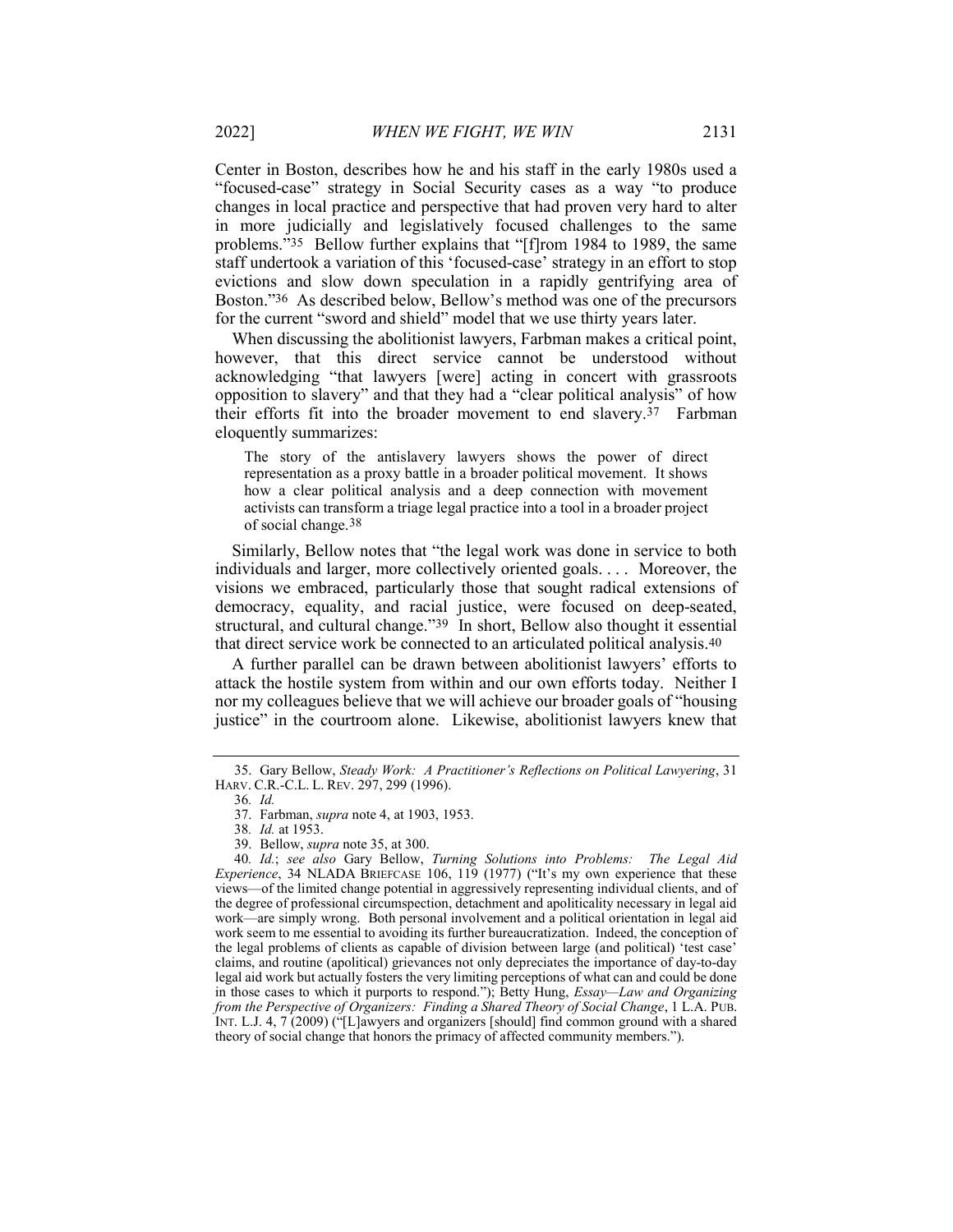"slavery was a problem too large to be attacked directly by lawyering."41 However, our direct representation and the attendant challenge to the eviction system is a "proxy battle" for the larger goals of the housing justice movement. These goals are exemplified by the intention of Right to the City Alliance, a leading grassroots housing justice organization, to fight for "[t]he right to land and housing that is free from market speculation and that serves the interests of community building, sustainable economies, and cultural and political space."42 And the housing justice movement is part of an even larger reimagining. In the words of Professors David Madden and Peter Marcuse, "The built form of housing has always been seen as a tangible, visual reflection of the organization of society. It reveals the existing class structure and power relationships. But it has also been a vehicle for imagining alternative social orders."43

#### B. Summary Process Under Fugitive Slave Act Versus Under Eviction **Statutes**

The Fugitive Slave Act and eviction law both employ what is called "summary process."44 Summary process means that the time for the lawsuit is considerably shorter and that procedural protections are fewer than in a traditional civil case.45 According to Farbman, the Fugitive Slave Act "was intended to create a summary process where owners could reclaim their 'property' with federal assistance, requiring only minimal proof."46

 <sup>41.</sup> Farbman, supra note 4, at 1952.

<sup>42.</sup> Mission, History, & Platform, RIGHT TO THE CITY, https://righttothecity.org/about/ mission-history/ [https://perma.cc/XS3E-VUMH] (last visited Mar. 4, 2022).

 <sup>43.</sup> DAVID MADDEN & PETER MARCUSE, IN DEFENSE OF HOUSING 12 (2016).

<sup>44.</sup> See Farbman, supra note 4, at 1898 (describing the summary process of the Fugitive Slave Act). In 1972, the U.S. Supreme Court upheld the use of summary process for evictions against a constitutional challenge. See Lindsey v. Normet, 405 U.S. 56, 64–69 (1972) (holding that Oregon's use of summary process in eviction cases was not a violation of the federal Due Process Clause even where the statute allowed the trial to be held six days after service of the complaint).

 <sup>45.</sup> Farbman, supra note 4, at 1894. Farbman's description of summary process as prescribed in the Fugitive Slave Act is far more restrictive than summary process for the possession of land in Massachusetts; for example, alleged fugitives were not allowed to testify on their own behalf, and were not entitled to jury trials. See id. But similarities do exist; there is no guarantee of counsel in either procedure, and minimal proof is required for the landlord's prima facie case. While jury trials are allowed in eviction cases, they are the exception, and they are frequently waived (often unintentionally by pro se litigants) or stripped for minor infractions. See MASS. GEN. LAWS ch. 185C, § 21 (2022) ("All cases in the housing court department . . . shall be heard and determined by a justice of a division of the housing court department sitting without jury, except . . . in all cases where a jury trial is required by the constitution of the commonwealth or of the United States and the defendant has not waived his rights to a trial by jury . . . ."); see also CMJ Mgmt. Co. v. Wilkerson, 75 N.E.3d 605, 613 (Mass. App. Ct. 2017) (overturning the trial court's decision to strip a pro se tenant of her jury trial because she failed to file a pretrial memorandum in accordance with housing court's instructions).

 <sup>46.</sup> Farbman, supra note 4, at 1907.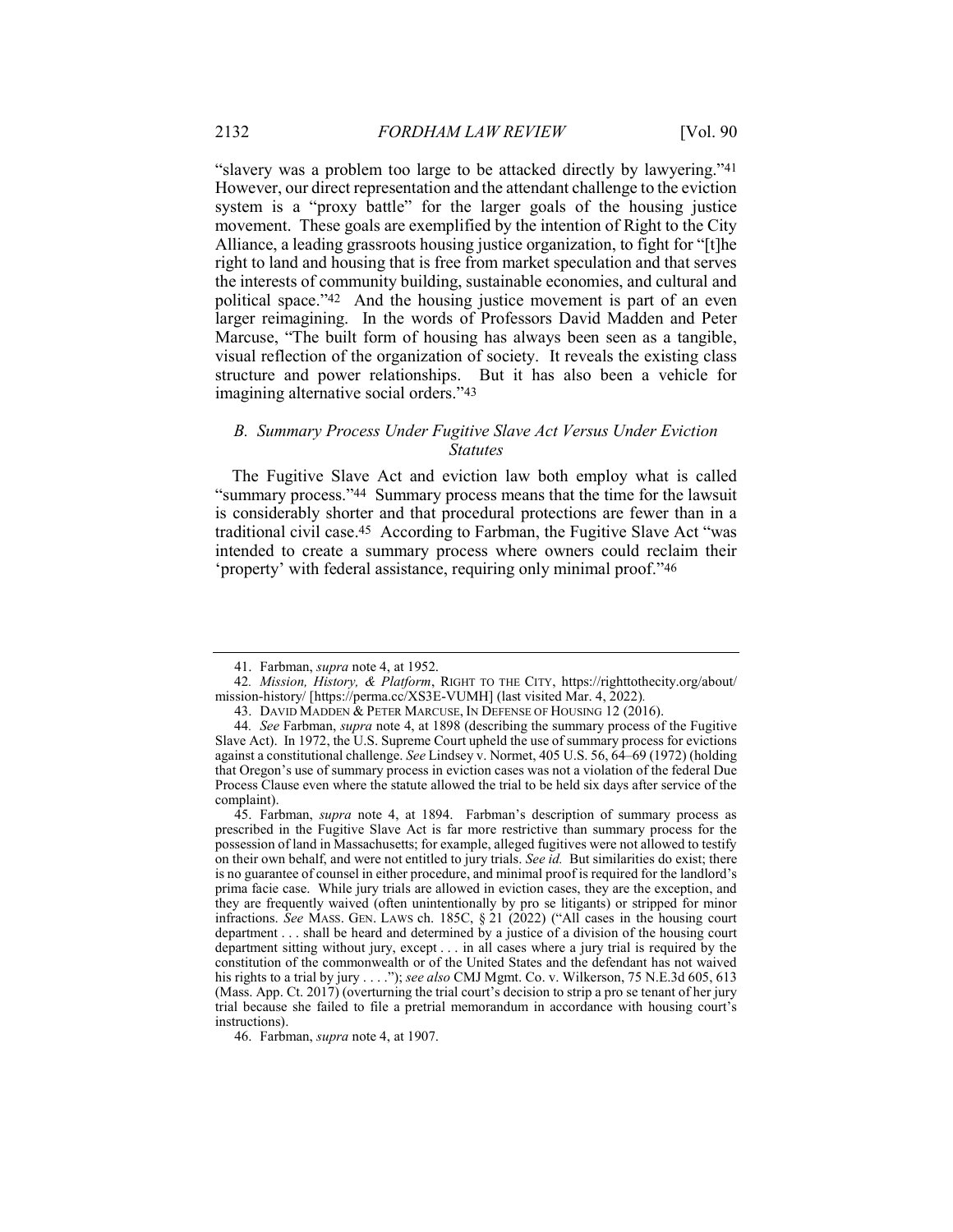Massachusetts law has long allowed for summary process to recover possession of real property.47 The Uniform Summary Process Rules, promulgated pursuant to the Summary Process for Possession of Land statute,48 are explicit that the rules "shall be construed and applied to secure the just, speedy, and inexpensive determination of every summary process action."49 The official commentary explains that the reason underlying this directive is that "time is of the essence in eviction cases. This is based on the notion that real estate constitutes unique property and that because it generates income, time lost in regaining it from a party in illegal possession can represent an irreplaceable loss to the owner."50 In other words, the state will provide minimal due process protections to a tenant because the loss of time means the landlord will lose money that cannot be replaced.

The official commentary notes that this "principle"—that housing is a unique commodity intended for the benefit of the owner—is in competition with

the unique and fundamental need of tenants for dwellings that are habitable and secure. Recognition of this need has resulted in extensive changes through case law in the legal relationship between tenants and landlords and a host of legislative enactments providing tenants with new rights and remedies.51 These changes have made the legality of possession an often difficult and complex judicial question.<sup>52</sup>

Exploiting this tension is often central to our work. The court, the landlords, and their attorneys focus almost exclusively on the legislature's goal of providing "just, speedy and inexpensive"<sup>53</sup> process. We, as eviction defense attorneys, leverage all the procedure and protections provided by the summary process rules, especially those requiring strict compliance.<sup>54</sup> We also employ additional protections provided by the applicable rules of civil procedure, as well as other statutory "enactments providing tenants with new

<sup>47.</sup> Bank of N.Y. v. Bailey, 951 N.E.2d 331, 336 (Mass. 2011) ("The current summary process statute, [MASS. GEN. LAWS ch. 239, § 1 (2022)], derives from the 'summary remedy' statute that has its roots in the beginning of the Eighteenth Century in the Province Laws 1700– 1701."); see also Hastings v. Pratt, 62 Mass. (8 Cush.) 121, 123 (1851) (describing summary process as a "cheap, prompt and summary remedy, for the restoration of possession wrongfully withheld" as early as 1851).

 <sup>48.</sup> MASS. GEN. LAWS ch. 239 (2022).

 <sup>49.</sup> MASS. UNIF. SUMMARY PROCESS R. 1.

<sup>50</sup>. Id. cmt.

<sup>51</sup>. MASS. UNIF. SUMMARY PROCESS R. 1. ("Procedures in such actions that are not prescribed by these rules shall be governed by the Massachusetts Rules of Civil Procedure insofar as the latter are not inconsistent with these rules, [or] with applicable statutory  $law \ldots$ ").

<sup>52</sup>. Id. cmt.

 <sup>53.</sup> Adjartey v. Cent. Div. of Hous. Ct. Dep't, 120 N.E.3d 297, 306 (Mass. 2019) (quoting Bank of N.Y. v. Bailey, 951 N.E.2d 331, 336 (Mass. 2011)).

 <sup>54.</sup> For a discussion of the importance of strict compliance with the summary process rules, see Dayton v. Brannelly, 152 N.E. 65, 66 (Mass. 1926) ("The process pursued is purely statutory; and it does not lie in favor of any one not strictly within its terms.").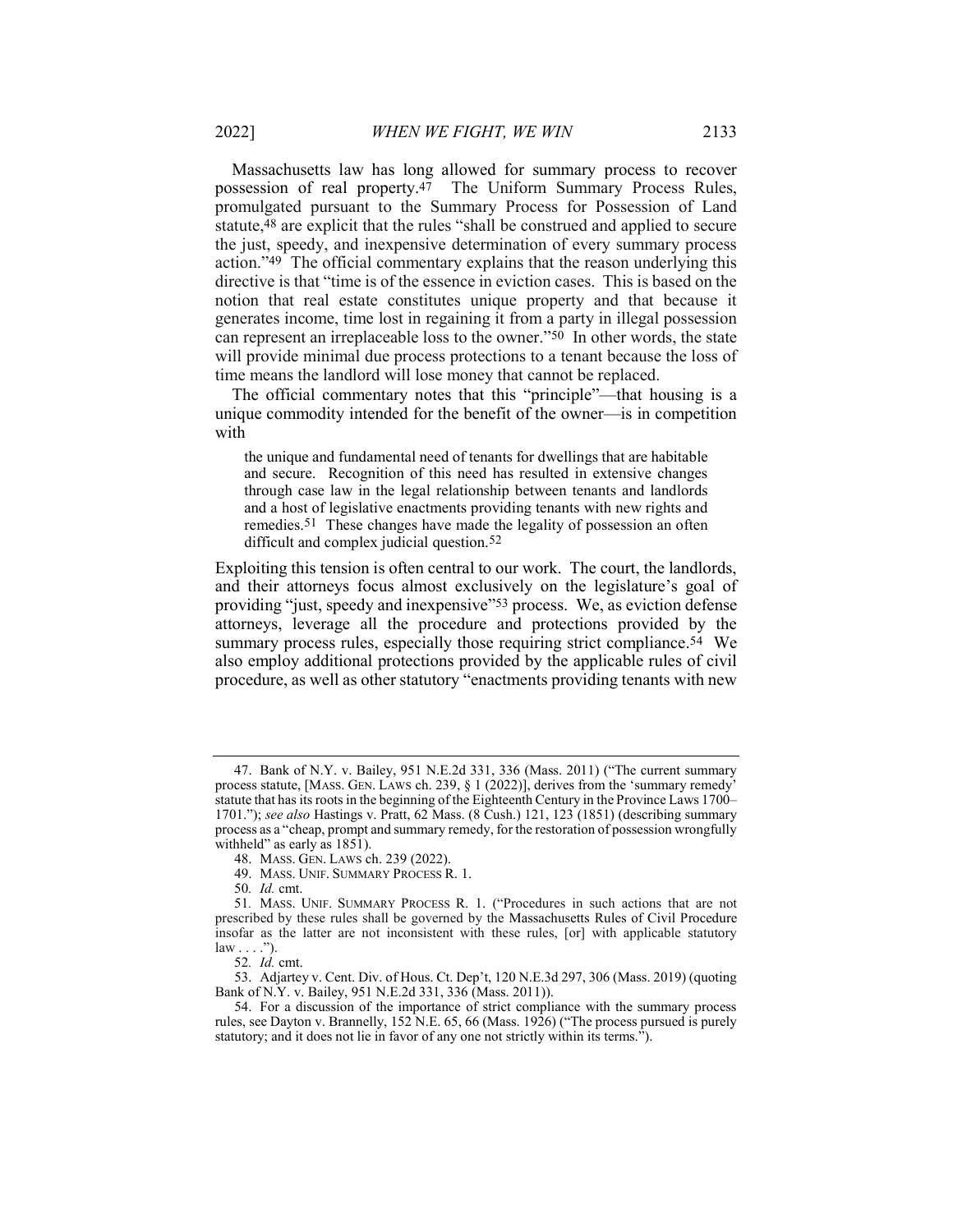rights and remedies"55 and long-existing constitutional rights, such as the right to a jury trial.56

Farbman posits that the reason for summary process in the Fugitive Slave Act was "to avoid the political complications of public attention and resistance."57 Arguably, the same could be said for allowing summary process in eviction of people from their homes. He also points out that "[t]here was no prohibition against alleged fugitives being represented by lawyers, but it was fairly clear the Law did not anticipate a robust legal process."58 Similarly, the current eviction system depends on scarce legal representation and minimal legal process in the large majority of cases. As a result, when we meet someone on the day of their trial in housing court, we will use "every scrap of procedure that [we can] grasp to slow down and frustrate the process."59 We will also use our activist colleagues in big and small ways to resist this speedy process by relying on their presence in the hallways of the courthouse to identify unrepresented tenants, and on the courthouse steps to protest unjust evictions. One could easily apply Farbman's description to our work when he says, "It was this collaboration between activists and lawyers and their work resisting the Law and its operation that accounted for most of the successes achieved by opponents of the Law."60

#### C. Differences Between Fighting a Facially Unjust Law and an As-Applied Unjust Law

A key difference between the Fugitive Slave Act, which Farbman describes as the "archetypal unjust American law,"61 and the totality of the laws that govern evictions in Massachusetts is that the latter does not appear on its face to substantially favor one party over the other. This appearance of fairness is due to the case law and statutory enactments over the last half century that have provided many tenants rights and remedies that did not exist in the traditional summary process scheme.62 In fact, one scholar has characterized Massachusetts as one of only thirteen states with "protectionist" or pro-tenant laws.<sup>63</sup> Instead, one could argue that it is the

 <sup>55.</sup> MASS. UNIF. SUMMARY PROCESS R. 1. cmt.

<sup>56</sup>. See, e.g., New Bedford Hous. Auth. v. Olan, 758 N.E.2d 1039, 1045 (Mass. 2001) ("Article 15 has been construed as preserving the right to trial by jury in actions for which a right to trial by jury was recognized at the time the Constitution of the Commonwealth was adopted in 1780. At that time, the common law afforded a tenant the right to trial by jury on a landlord's writ of entry, the procedure to evict a tenant after the expiration or termination of a tenancy. Thus, the right to trial by jury in eviction cases has been preserved under art. 15." (internal citations omitted)).

 <sup>57.</sup> Farbman, supra note 4, at 1907.

<sup>58</sup>. Id. at 1908.

<sup>59</sup>. Id. at 1903.

<sup>60</sup>. Id. at 1904.

<sup>61</sup>. Id. at 1885.

<sup>62</sup>. See supra note 52 and accompanying text.

<sup>63</sup>. See Megan E. Hatch, Statutory Protections for Renters: Classification of State Landlord-Tenant Policy Approaches, 27 HOUS. POL'Y DEBATE 98, 110 (2017).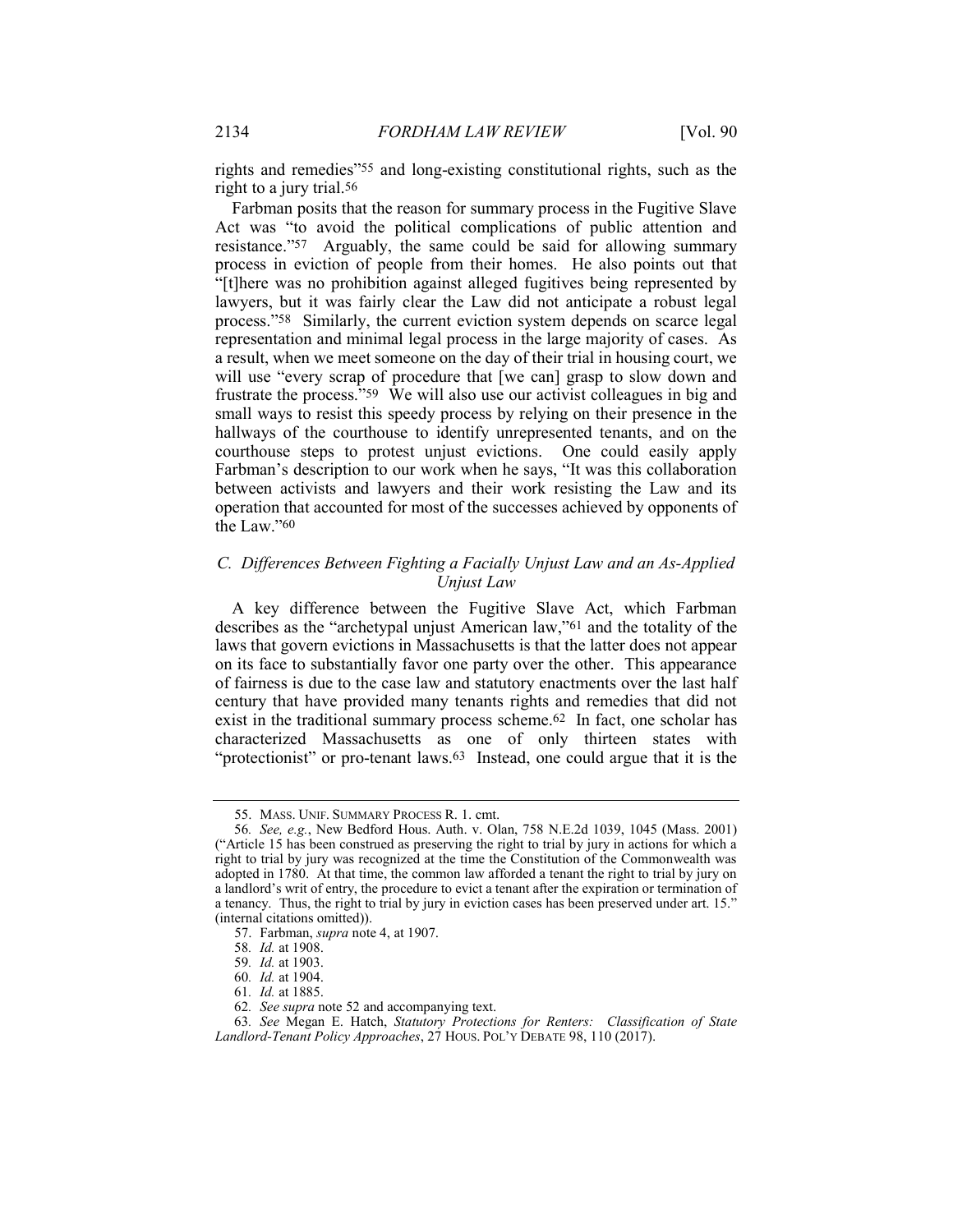application of the eviction laws by the landlords, the landlords' attorneys, and the judges that makes the "eviction system" deeply unjust. In support of such an argument, legal scholar Nicole Summers's novel research has shown how most cases in Eastern Housing Court—the busiest housing court in Massachusetts—are resolved through civil probation, which creates a "shadow legal system"64 that undermines the rights and procedures established by the legislature.<sup>65</sup> These are the same rights and procedures that are intended to regulate the power imbalances that exist between the parties in the eviction system.66

If we accept this view, it would be logical to assume that if we could get summary process to function as it is intended, then we would achieve a just result. This conclusion is supported by the example of New York City, where the "Right to Counsel" law67 has been enacted; there, the overall number of evictions has dropped considerably.68 Arguably, the enforcement of the procedural mechanisms by a more adversarial system has driven up the cost of eviction and changed the calculus for landlords.69 Disrupting and shrinking the eviction machine would lessen the racial inequities caused by

69. In support of this supposition, the number of *filings* of eviction cases in 2019, the second full year of implementation of "Right to Counsel," fell by over 20 percent. See N.Y.C. OFF. OF CIV. JUST., ANNUAL REPORT 2019, at 8 (2019), https://www1.nyc.gov/assets/hra/ downloads/pdf/services/civiljustice/OCJ\_Annual\_Report\_2019.pdf [https://perma.cc/HS2C-KZD9].

<sup>64</sup>. See Summers, supra note 20, at 39–51.

<sup>65</sup>. See generally id. (presenting novel empirical research on the number of cases that result in "civil probation agreements" as a result of the vast numbers of unrepresented clients, as well as other factors).

 <sup>66.</sup> See id. at 40–45.

<sup>67</sup>. N.Y.C., N.Y., ADMIN. CODE §§ 26-1301 to 26-1306.

<sup>68</sup>. See OFF. OF CIV. JUST., UNIVERSAL ACCESS TO LEGAL SERVICES: A REPORT ON YEAR TWO OF IMPLEMENTATION IN NEW YORK CITY 4 (2019), https://www1.nyc.gov/assets/hra/ downloads/pdf/services/civiljustice/OCJ\_UA\_Annual\_Report\_2019.pdf [https://perma.cc/ 6M4M-LEP5] ("In the last quarter of FY2019, over 32% of tenants appearing in Housing Court for eviction cases were represented by attorneys, reflecting . . . an exponential increase from the representation rate for tenants of only 1% in 2013 . . . ."); Yoav Gonen, *Eviction* Drop Fuels Push to Expand Free Housing Help for Low-Income NYC Tenants, CITY (Feb. 24, 2020, 4:00 AM), https://www.thecity.nyc/housing/2020/2/24/21210511/eviction-drop-fuelspush-to-expand-free-housing-help-for-low-income-nyc-tenants [https://perma.cc/HF37- 8DZB] ("Over the first two years of the program, evictions in the covered neighborhoods fell by a combined 29%—from 4,355 to 3,105, according to the analysis by the nonprofit Community Service Society. Evictions decreased citywide by roughly 18% over the same time period—to about 16,200, according to the analysis. That's down from a recent peak of nearly 29,000 evictions conducted by city marshalls [sic] in 2013 . . . .").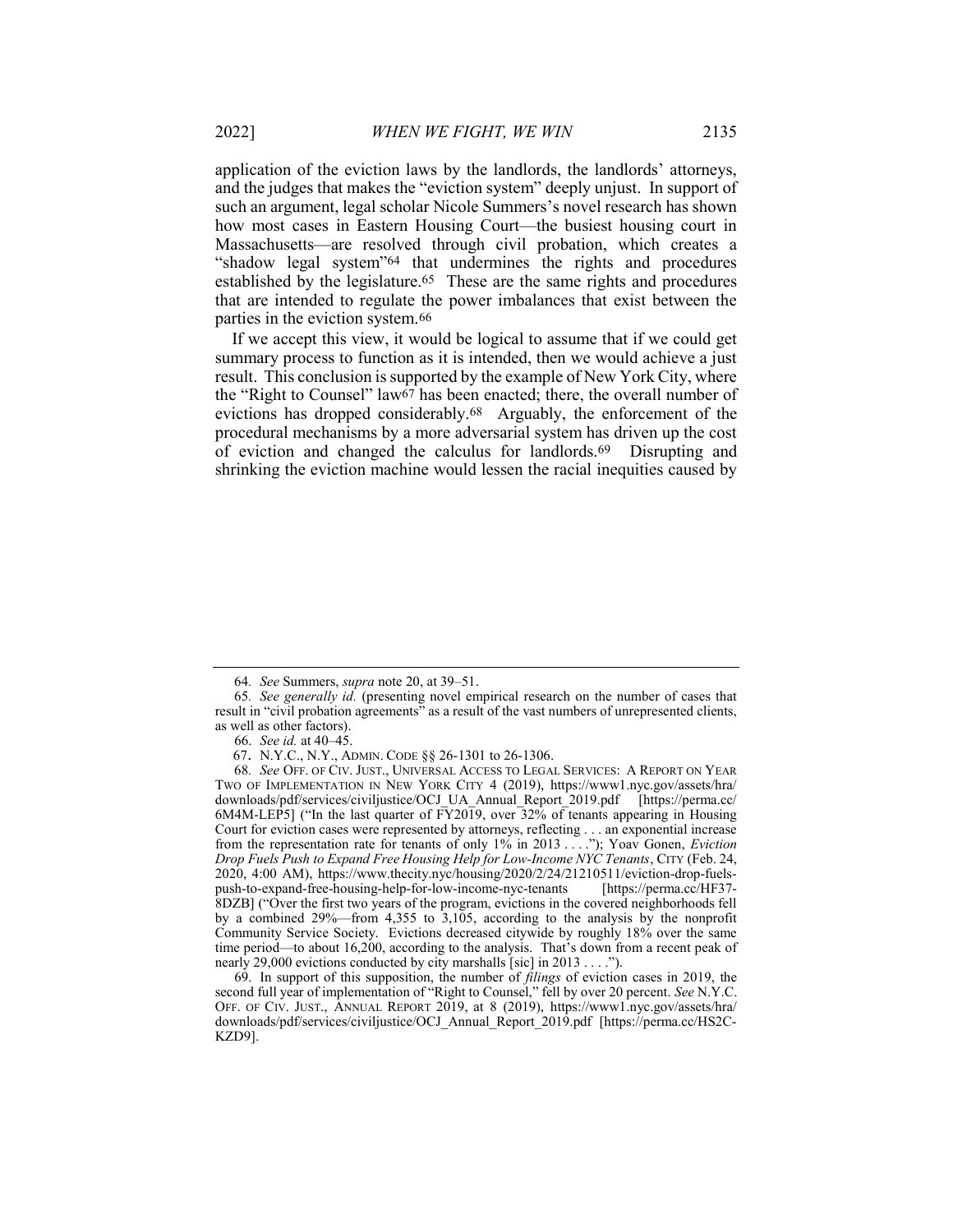the current system.70 Fewer evictions also means a positive impact on society in general.71

Even if we achieved this critical goal of lessening the number of evictions by increasing the number of lawyers, and thereby ensuring a more robust legal process, it would not address the more fundamental problem of commodification of a basic human necessity.72 And "the problem with

72. But see John Whitlow, Gentrification and Countermovement: The Right to Counsel and New York City's Affordable Housing Crisis, 46 FORDHAM URB. L.J. 1081, 1131–32 (2019) (placing the right to counsel (RTC) within the context of other legal limits placed on property owners' absolute right to control their property, and explaining the RTC Coalition's

 <sup>70.</sup> Recent studies have shown that the trauma and harm of evictions in Boston is disproportionately felt by communities of color. A report found that evictions filed during the pandemic were more than twice as likely to have been filed in neighborhoods where a majority of renters are people of color than in neighborhoods where most renters are white. See DAVID ROBINSON & JUSTIN STEIL, CITY LIFE/VIDA URBANA, EVICTIONS IN BOSTON: THE DISPROPORTIONATE EFFECTS OF FORCED MOVES ON COMMUNITIES OF COLOR 8 fig.3 (2020) [hereinafter ROBINSON & STEIL, CITY LIFE/VIDA URBANA STUDY]. Additionally, although only 52 percent of the city's rental housing is in neighborhoods where a majority of renters are people of color, 70 percent of eviction filings take place in these neighborhoods. See id. Conversely, neighborhoods where a majority of renters are white contain 46 percent of Boston's rental housing and make up only 30 percent of the city's eviction filings. Id. Although communities of color are disproportionately bearing the brunt of the COVID-19 eviction crisis, this trend predates the pandemic. In an examination of Boston Housing Court eviction records in Boston from 2014 to 2016, Massachusetts Institute of Technology (MIT) researchers found that the vast majority of eviction filings were concentrated in the Roxbury, Dorchester, Mattapan, and Hyde Park neighborhoods—all communities of color. See David Robinson & Justin Steil, Eviction Dynamics in Market-Rate Multifamily Rental Housing, 31 HOUS. POL'Y DEBATE 647, 657 (2021). In fact, this research revealed that "market-rate eviction filings are more likely in census tracts with a higher share of black renters, above and beyond other indicators of poverty and disadvantage." See ROBINSON & STEIL,CITY LIFE/VIDA URBANA STUDY, supra, at 40.

 <sup>71.</sup> Matthew Desmond has explained that eviction "is a cause, not just a condition, of poverty," and research is rife with data supporting his fundamental reshaping of our collective understanding of eviction as a social problem. See MATTHEW DESMOND, EVICTED: POVERTY AND PROFIT IN THE AMERICAN CITY 298 (2016). Evictions can also lead to homelessness because families are often unable to find subsequent stable housing. See Robert Collinson & Davin Reed, The Effects of Evictions on Low-Income Households (Feb. 2019) (unpublished manuscript), https://robcollinson.github.io/RobWebsite/jmp\_rcollinson.pdf [https://perma.cc/3ZG4-ZWNH]. Formal evictions can disqualify families from most affordable housing programs, leaving them with no choice but to move into lower quality housing and more isolated neighborhoods. See Stephanie DeLuca et al., Why Poor Families Move (and Where They Go): Reactive Mobility and Residential Decisions, 18 CITY & CMTY. 556, 557 (2019) ("[W]hen families are forced to move, they land in poorer and less safe neighborhoods—and this is especially true for black renters."). The effects of evictions extend beyond just housing. See MARK MELNIK & ABBY RAISZ, BOS. FOUND., RACIAL EQUITY IN HOUSING IN THE COVID-19 ERA 3 (2020), https://www.ywboston.org/wp-HOUSING IN THE COVID-19 ERA 3 (2020), https://www.ywboston.org/wpcontent/uploads/2020/08/THEBOS2.pdf [https://perma.cc/6PZV-LKAD] (finding that evictions affect families' access to opportunity and social mobility); Binyamin Appelbaum, Opinion, The Coming Eviction Crisis: "It's Hard to Pay the Bills on Nothing," N.Y. TIMES (Aug. 9, 2020), https://www.nytimes.com/2020/08/09/opinion/evictions-foreclosures-covideconomy.html [https://perma.cc/MYE7-4J97] (noting that evictions displace families from communities, forcing children into lower quality schools and increasing the likelihood of divorce); Matthew Desmond & Rachel Tolbert Kimbro, Eviction's Fallout: Housing, Hardship, and Health, 94 Soc. Forces 295, 310-13 (2015) (finding that evicted tenants are more likely to be laid off, have lower incomes and material hardship, and have poorer physical and mental health).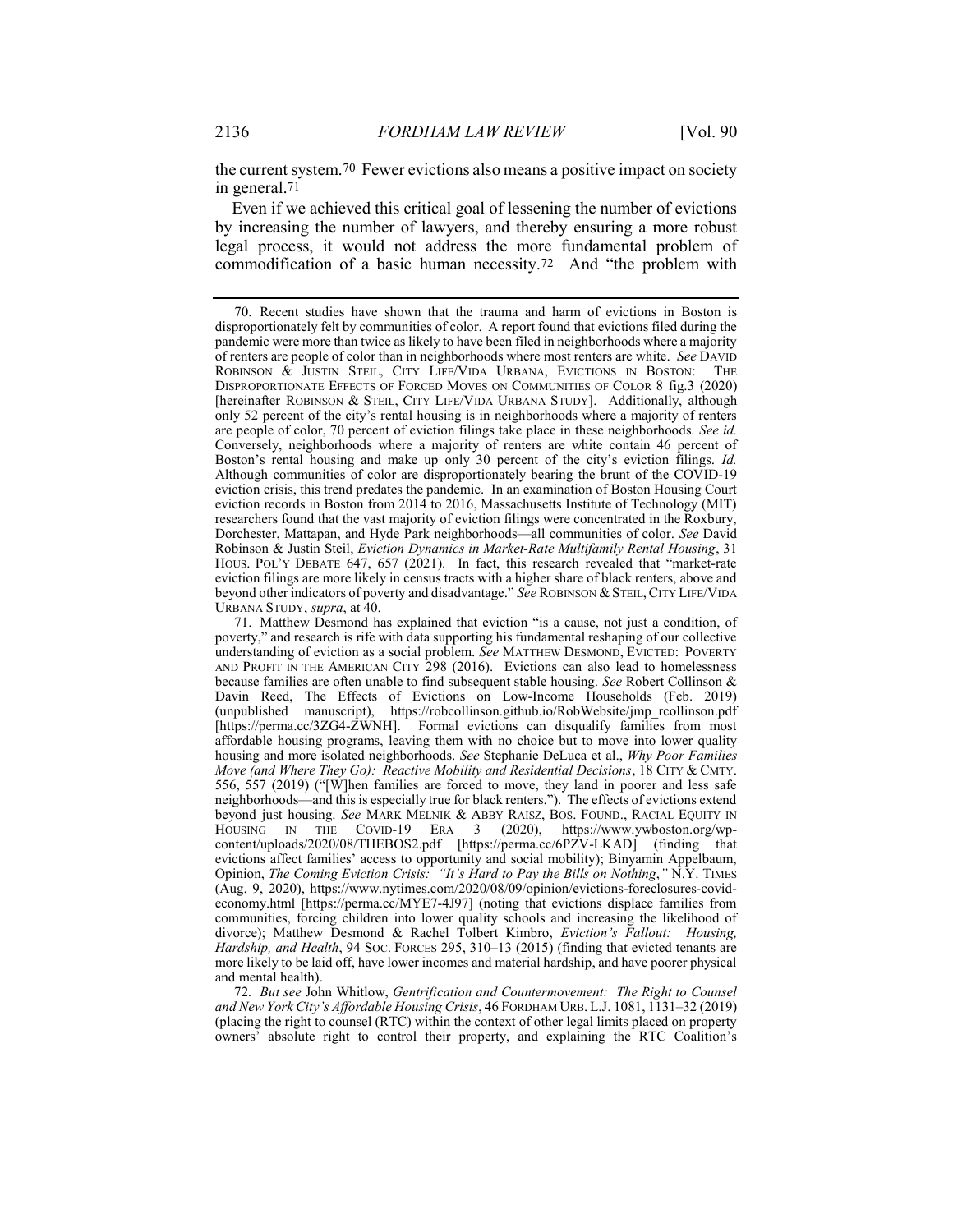making housing a commodity," as Madden and Marcuse have explained, is that "living space [is] distributed based on the ability to pay and provided to the extent that it produces a profit. But ability to pay is unequal while the need for a place to live is universal."73 To create a society where we provide safe and decent housing for all, regardless of ability to pay (or identity or characteristic of the dweller), we must fundamentally change the politics around the provision of this basic necessity. To shift the politics, a movement led by the people most affected is essential. And to build a movement, the lawyers who provide eviction defense must not simply "solve cases," but must use an eviction as a moment to connect individuals to others who are exposed to the same forces of displacement and who will fight with them.74 In short, the lawyers must practice "subversive lawyering."

#### III. CASE STUDIES OF THE SWORD AND SHIELD MODEL AS SUBVERSIVE LAWYERING

To understand how practitioners engaged in the "sword and shield" model are "subversive lawyers," I will describe two cases of mine that involved fighting different forces of displacement. The first case took place in the context of the foreclosure crisis, where I was representing homeowners and tenants in Lynn, Massachusetts and working closely with Lynn United for Change (LUC), a grassroots housing organization and close ally of City Life/Vida Urbana. The second case is an example of a fight against the forces of gentrification and speculation that are fueling rapid displacement of lowincome people of color from the traditional heart of the Black community in Boston. Before describing these cases in detail, however, it is important that I explain the history and philosophy of the "sword and shield" model.

#### A. History of the "Sword and Shield" Model

The origins of the "sword and shield" model trace back to two distinct efforts in the Jamaica Plain neighborhood of Boston. The first was the grassroots tenant organizing of the 1970s, and the second was the innovative legal work of Gary Bellow and his colleagues at the Legal Services Center (LSC) in the 1980s. The grassroots tenant organizing started in 1973, when tenants living in the Jamaica Plain and Roxbury neighborhoods came together to fight displacement by forming the Jamaica Plain Tenants Action Group (JP TAG.)75 This group engaged radical tactics exemplified by the

construction of RTC as a method "to build the organizing capacity of tenants, with the ultimate aim of reconstituting housing as a social good").

<sup>73.</sup> MADDEN & MARCUSE, *supra* note 43, at 51.

<sup>74</sup>. See SARENA NEYMAN, CITY LIFE/VIDA URBANA, BANK TENANT ASSOCIATION ORGANIZING MANUAL: BUILDING SOLIDARITY TO PUT PEOPLE BEFORE PROFIT 30 (2012), http://www.campusactivism.org/server-new/uploads/city\_life\_bank\_tenant\_association\_ manual.pdf [https://perma.cc/R5CW-LGBK] (describing CLVU's "radical organizing" model: "It is not about providing services or advocacy. No radical challenge can emerge from fostering reliance on professional advocates or service providers.").

<sup>75</sup>. See Our History, CITY LIFE/VIDA URBANA, https://www.clvu.org/history [https://perma.cc/Z4QR-Q5YC] (last visited Mar. 4, 2022).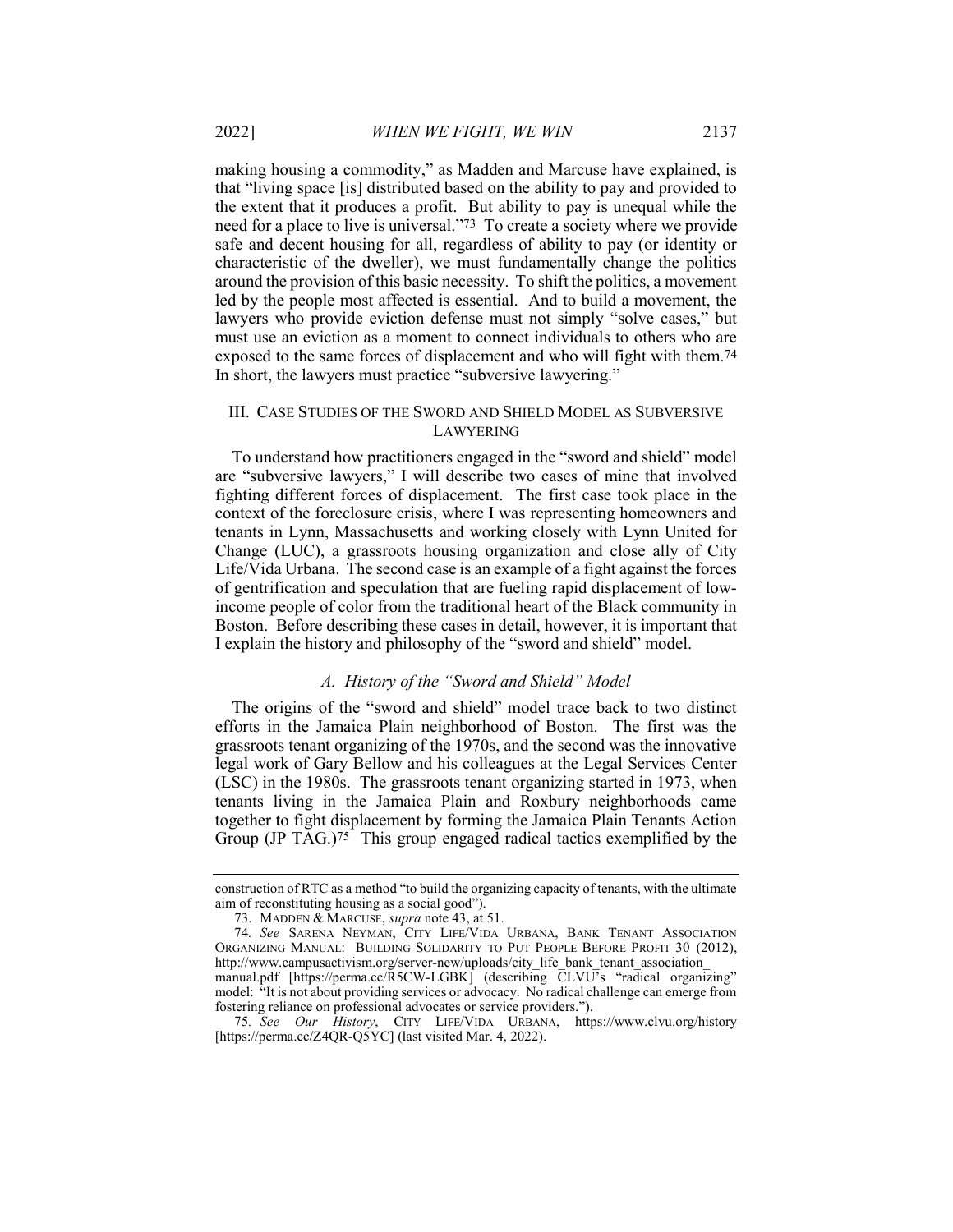story of 68-year-old Mrs. Dona Julia Diaz and her two grandchildren, who were evicted from their Roxbury apartment.76 Mrs. Diaz had refused to pay rent because of the lack of heat and hot water and the presence of rats and roaches.77 The housing court had taken the word of the inspector who had not visited the property and ordered her out.78 "When the marshals arrived to evict her, forty friends and neighbors stood in the way. Five days later, however, with the police there in force, the eviction took place."79 These friends were JP TAG, who moved Mrs. Diaz back in a few days after the eviction—"still cold, still without hot water, still living with roaches, but there, undaunted, and determined to change things."80

JP TAG changed its name to City Life/Vida Urbana in the late 1970s.81 It has remained "committed to fighting for racial, social and economic justice and gender equality by building working class power" for almost fifty years.82 Members of CLVU also "promote individual empowerment, develop community leaders and build collective power to effect systemic change and transform society," all while maintaining its core focus on housing justice as a central building block in the transformation of society.83

In 1979, in the same section of Boston, Gary Bellow, Jeanne Charn, and other "political lawyers" and innovators in legal education created a neighborhood legal clinic called the Legal Services Institute.84 Bellow, in his well-known article on "political lawyering," explained that, from 1984 to 1989, LSC had a focused case strategy where

[w]e designated an 'eviction-free zone,' took as many eviction cases from that area as possible, and pressed the cases in ways that not only sought to preserve tenants' possession of the property, but communicated directly to landlords the risk of increased cost and exposure that would accompany efforts to empty substandard residential property for redevelopment. These efforts were accompanied by attempts—still ongoing—to affect the

81. See Our History, supra note 75.

<sup>76.</sup> Howard Zinn, Opinion, Some Day, a Winter Without an Eviction, Bos. GLOBE, Oct. 31, 1975, at 21.

<sup>77</sup>. Id.

<sup>78</sup>. Id.

<sup>79</sup>. Id.

<sup>80</sup>. Id. Professor Zinn described this event in an op-ed in The Boston Globe and provided commentary that CLVU would still wholeheartedly approve of: "It is a harsh commentary on our economic-constitutional system that, after 200 years of national history, the law still fails to recognize what should be an elementary principle of any decent society: that no family should be deprived of a home, no one shall be chucked out on the sidewalk, because they cannot pay the price set by some real estate profiteer, or because they insist that their living space be fit for human habitation." Id.

<sup>82.</sup> Mission & Vision, CITY LIFE/VIDA URBANA, https://www.clvu.org/mission\_vision [https://perma.cc/YXB8-3FFQ] (last visited Mar. 4, 2022).

<sup>83.</sup> Id. For further history of CLVU and eviction blockades, see Our History, supra note 75.

<sup>84</sup>. See History, WILMERHALE LEGAL SERVS. CTR. OF HARV. L. SCH., https://www.legalservicescenter.org/about-the-legal-services-center/history/

<sup>[</sup>https://perma.cc/D97A-XSSW] (last visited Mar. 4, 2022). The Legal Services Institute has changed its name a number of times throughout its history, but for the purposes of this Essay, I will refer to it as the Legal Services Center or "LSC."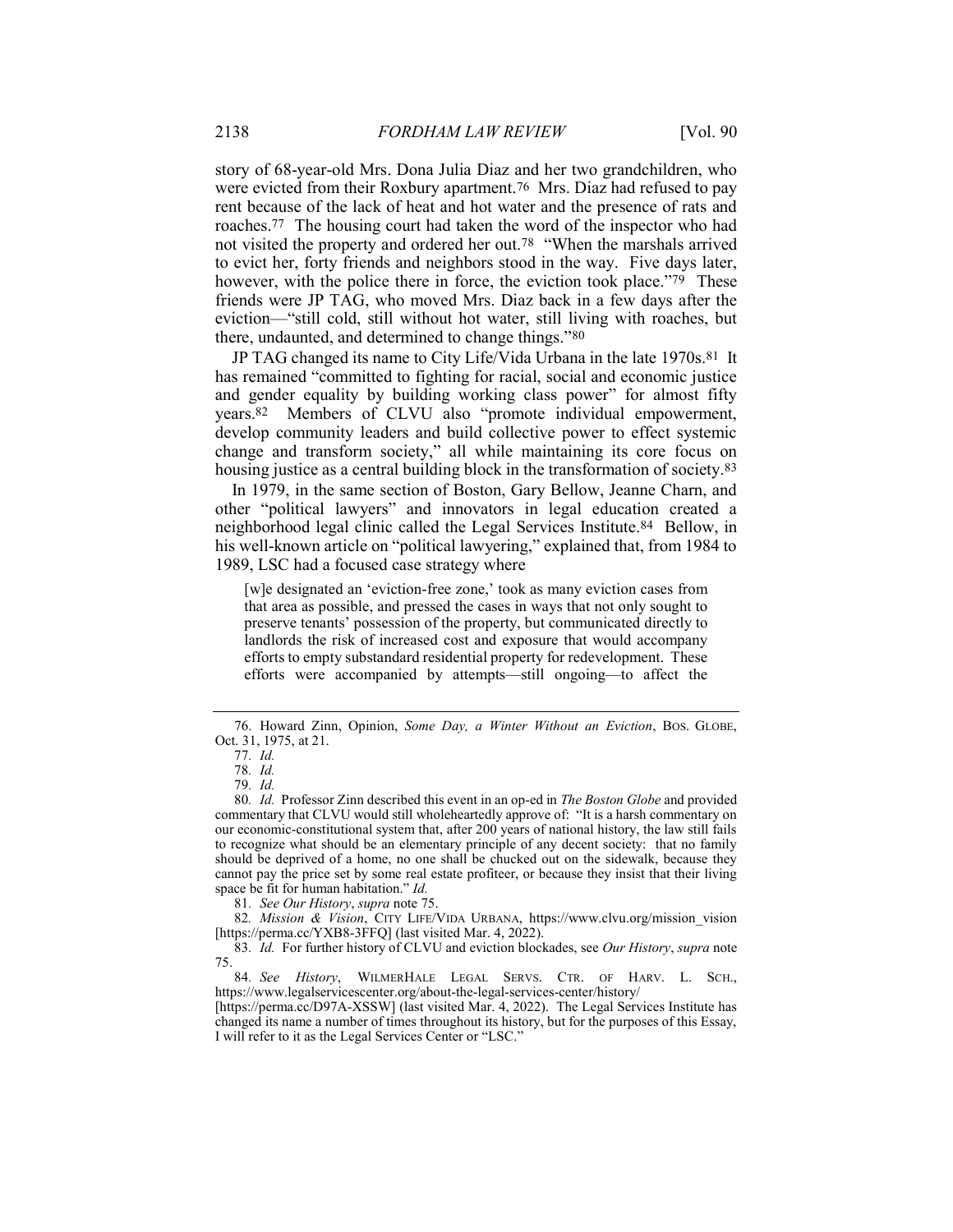attitudes and behavior of court and other personnel toward both our clients and the much larger number of tenants who appear without representation.85

In the late 1990s and early 2000s, a protégé of Gary Bellow, David Grossman,86 continued the "focused-case strategy" and joined forces with CLVU lead organizer Steve Meacham.87 Meacham, who had been an organizer in Cambridge in the fight to defend rent control, was now organizing tenant unions in buildings located in Jamaica Plain and Roxbury.88 Grossman and his students began representing individual tenants in their eviction cases, and they also represented the tenant unions organized by CLVU in collective bargaining negotiations with the landlords.<sup>89</sup> In particular, they would use the poor conditions in the properties as leverage against the landlords90 because, in Massachusetts, poor conditions can mean both money damages for a tenant and defense to eviction.<sup>91</sup> Similar to Bellow's approach in the 1980s, this method "communicated directly to landlords the risk of increased cost and exposure that would accompany efforts to empty substandard residential property for redevelopment."92 Grossman and Meacham employed this combination of legal and political strategies, including the consistent use of "eviction free zones," to force landlords into collective bargaining agreements where the tenants would forgo their claims in exchange for long-term leases with affordable rents and commitments to conduct repairs.93

The partnership of Grossman and Meacham was significant not only because of their complementary tactics but also, in the words of Betty Hung, because they had "a shared theory of social change."94 Hung believes that "[f]or those dedicated to the law and organizing model, it seems imperative that there be commitment to a theory of social change based on the primacy and leadership of affected community members and, thus in practice, a prioritization of community organizing complemented by legal and other social change strategies."95

 <sup>85.</sup> Bellow, supra note 35, at 299.

 <sup>86.</sup> Grossman returned to the Legal Services Center in the late 1990s and carried on Bellow's work even after his premature death in 2000. Upon Bellow's passing, Grossman wrote: "[Gary] became my mentor and, in a sense, my hero—someone whom I sought to model my life after." In Memoriam: David Grossman '88, Clinical Professor and Lawyer for the Poor, HARV. L. TODAY (July 14, 2015), https://today.law.harvard.edu/in-memoriamdavid-grossman-88-clinical-professor-and-lawyer-for-the-poor/ [https://perma.cc/RMT8- SAWQ].

 <sup>87.</sup> Interview with Steve Meacham, CLVU Lead Organizer, CLVU in Jamaica Plain (Sept. 14, 2021) (interview notes on file with author).

<sup>88</sup>. Id.

<sup>89</sup>. Id.

<sup>90</sup>. Id.

<sup>91</sup>. See MASS. GEN. LAWS ch. 239, § 8A (2022).

 <sup>92.</sup> Interview with Steve Meacham, supra note 87.

<sup>93</sup>. Id.

 <sup>94.</sup> Hung, supra note 40, at 21–23.

<sup>95</sup>. Id. at 21.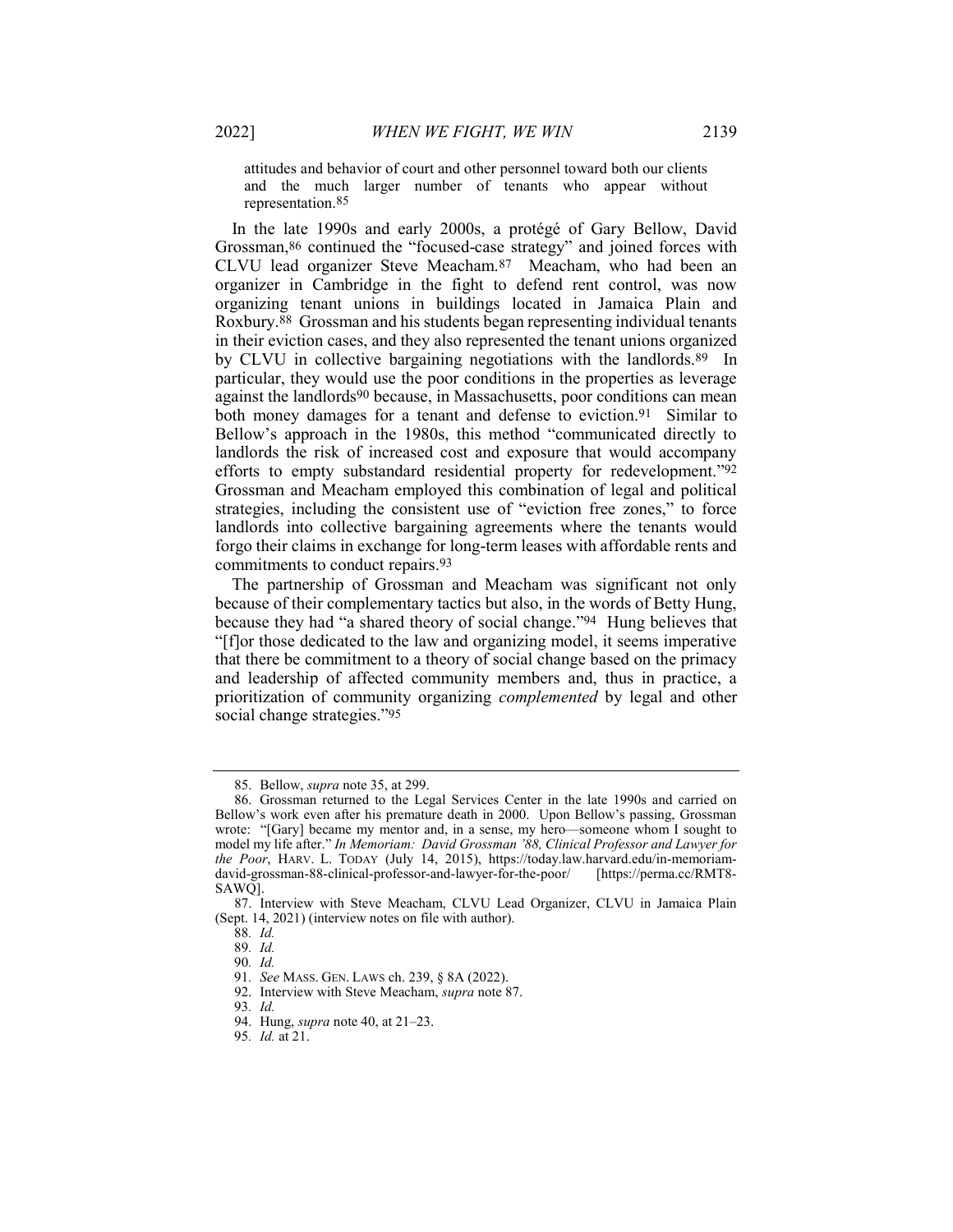Grossman and Meacham had a deep commitment to the idea that those most affected must lead. This principle meant, in practice, that it was necessary for the low-income, working class people of color who were being displaced or losing their homes to discuss tactics, decide strategy, and be the public voice and face of the movement. Grossman and Meacham also shared the view that legal strategies should complement organizing and movement building; they are not ends unto themselves.

#### B. Case Study: Foreclosure Resistance

In 2006 and 2007, a new pernicious force of displacement was growing: foreclosure and the evictions that ensued. In Massachusetts, a foreclosing entity96 may conduct a "nonjudicial" foreclosure (i.e., without judicial imprimatur) to attain full title to a property, but the bank cannot attain possession of the property without using the judicial system if a resident chooses not to leave their home.97 As a result, Grossman, his students, and other legal aid lawyers who worked regularly in Boston Housing Court began to notice many filings in which banks were the named plaintiffs.98

The Harvard Legal Aid Bureau (HLAB) jumped in to start representing these tenants and homeowners. The size and the scale of the problem, however, demanded that HLAB move away from its traditional full representation model.99 Former HLAB student Nick Hartigan explained that "we knew that litigating cases only for the few tenants who actively sought legal services assistance would not be sufficient to achieve this broad effect. Rather, tenants would need to file responsive pleadings, request jury trials, and fight every step of the way en masse."100 As a result, HLAB and colleagues at LSC reemployed the "focused case representation" model, but rather than focusing on a geographic area or any one landlord, they focused on any tenant or former homeowner who was being evicted by a bank.101

In practice, this focused case representation meant that HLAB and LSC would contact all potential defendants before their court dates, and host weekly clinics to ensure that every tenant who appeared in court to fight post-foreclosure eviction would have representation or attorney advice to support their pro se efforts at fighting foreclosure.<sup>102</sup> Even with the combined resources of the Harvard Law School clinics, the volume was too great even to perform Limited Assistance Representation<sup>103</sup> and provide brief

 <sup>96.</sup> I will refer to the "foreclosing entity" as the "bank," but in reality, it was often a loan servicing company that was acting on behalf of the entity that owned the loan.

<sup>97</sup>. See Bank of N.Y. v. Bailey, 951 N.E.2d 331, 335 (Mass. 2011).

<sup>98</sup>. See Nicholas Hartigan, No One Leaves: Community Mobilization as a Response to the Foreclosure Crisis in Massachusetts, 45 HARV. C.R.-C.L. L. REV. 181, 188 (2010).

<sup>99</sup>. See id. at 189.

<sup>100</sup>. Id. at 189–90.

<sup>101.</sup> *Id.* at 183-84, 190.

<sup>102</sup>. See id. at 190–91.

 <sup>103.</sup> Limited Assistance Representation is an effort to "unbundle" legal services and fill the gap for low-income people who are unable to secure an attorney. See MASS. TRIAL CT. R. XVI.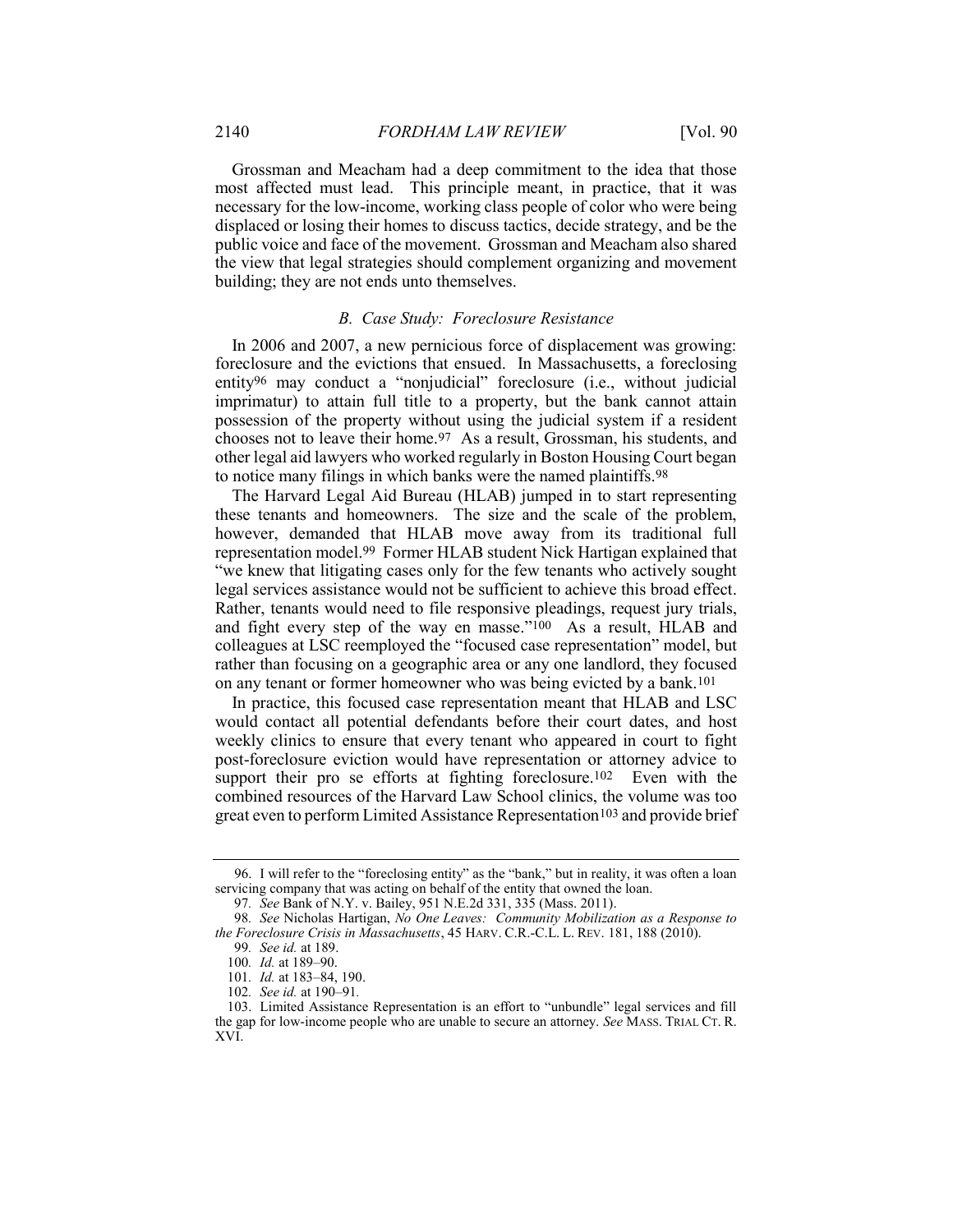service and advice without partnering with Greater Boston Legal Services (GBLS) and CLVU. This eventual partnership was called the "Foreclosure Taskforce," and it is in that space where CLVU first "preached victory through the combination of the legal shield from the Foreclosure Taskforce attorneys and the sword of public action."104

The model itself was quickly known as the "sword and shield" model and was incredibly successful in protecting tenants and homeowners facing eviction in Boston Housing Court.105 This success inspired the Foreclosure Taskforce to try to replicate the model in other communities hit hard by the foreclosure crisis. The model was adapted to community needs and the organizers' specific styles and approaches, but overall most of the tactics both legal and extralegal—were largely the same. Each week we106 would get the list of new cases from the court, and in any case with a bank or servicing company as the plaintiff, the organizers would send letters and knock on doors to make contact and encourage the named defendants to come to a meeting to fill out pro se answers and discovery forms.

Our method was to represent every single tenant or former homeowner who was facing an eviction by a bank post-foreclosure. In that way, we employed the "triage" method, as the word is used by Farbman, wherein the direct service lawyer who "takes in those with the symptoms created by the broader political and social problems as an emergency room takes in all comers."107 We would do enough to buy some time and give them the opportunity to join with organizers and other members in the fight. We did not evaluate the merits of their claims or decide who was worthy of our limited resources.

If we met them the day of trial, we would enter a limited assistance appearance in the summary process action. In that appearance, we would argue a motion to file a late answer and request discovery, assuming that the unrepresented foreclosed homeowner had not submitted anything prior to the trial date. The answer would not only assert potential defenses and counterclaims but also request a jury trial. Given the volume of cases, the request for discovery alone could provide weeks, if not months, for the homeowner to connect with the movement and fight to undo the foreclosure,

<sup>104.</sup> Hartigan, *supra* note 98, at 196.

<sup>105.</sup> The model was featured on the PBS television program Bill Moyers Journal. See Steve Meacham: Fighting Foreclosure, PBS (May 1, 2009), https://www.pbs.org/moyers/journal/ 05012009/profile2.html [https://perma.cc/E3Y2-S5FN].

 <sup>106.</sup> I use the term "we" because I was hired by HLAB in 2011 to expand the sword and shield model outside of Boston. I had previously worked at GBLS in the Consumer Rights Unit providing full representation to homeowners fighting foreclosures and learned firsthand how few people I could serve using this traditional legal services approach. I worked in a number of communities (e.g., Brockton, Randolph, Stoughton, and Worcester), but spent the majority of the next four years in Lynn, Massachusetts, working daily with members and organizers of LUC. In particular, I worked with the extraordinary LUC lead organizer Isaac Simon Hodes, who created a version of the sword and shield model uniquely suited to his community.

<sup>107.</sup> Farbman, supra note 4, at 1881 n.6; see also supra note 34 and accompanying text.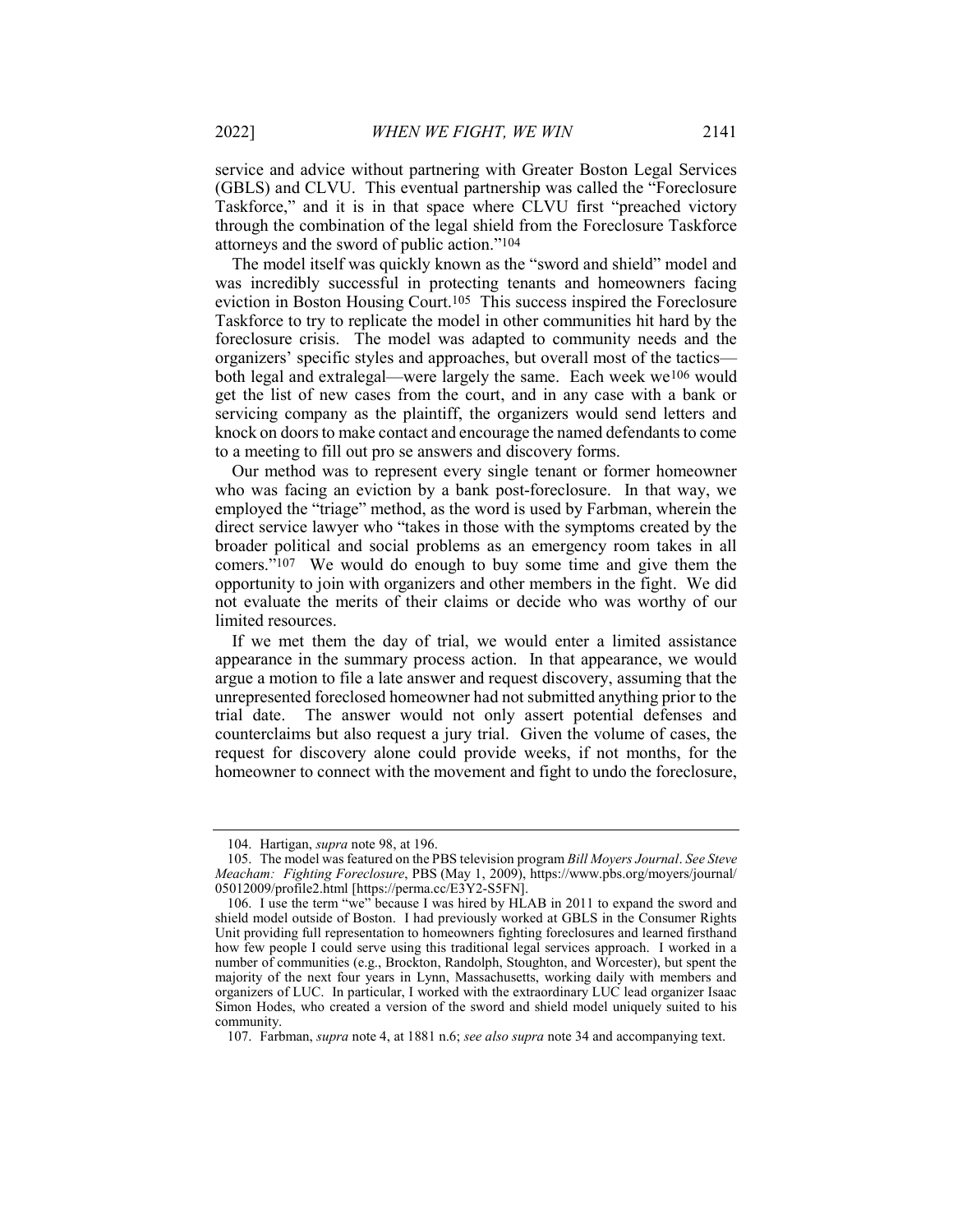negotiate for a modified loan, or complete a "buyback" via a nonprofit.108 In short, we "used delay, procedural entanglement, and building public attention as strategies in nearly every case."109

Our representation of the tenants and homeowners across the board forced the banks' attorneys and the court to change their behavior. They knew that, in every case, we were going to ask for discovery, demand a jury trial, and most likely file dispositive motions based on the discovery received. Initially, many Housing Court judges were extremely hostile to the efforts of legal aid lawyers pushing for any protections for homeowners,110 and routinely ruled that the Housing Court did not have jurisdiction to hear any challenge to the foreclosure itself.111 Furthermore, many Housing Court judges adopted the view of the banks that argued that because the former homeowners had never been tenants, they were not entitled to raise any substantive defenses or counterclaims.112 Due to the combined efforts of HLAB, GBLS, and LSC, the Massachusetts Supreme Judicial Court repeatedly overruled the Housing Court's narrow interpretation of its jurisdiction or the rights of former homeowners.<sup>113</sup>

111. See, e.g., Bank of N.Y. v. Bailey, 951 N.E.2d 331, 332 (Mass. 2011) ("BNY argued that the housing court lacked jurisdiction to address the claim raised by Bailey's defense, and that it had made out a prima facie claim for superior possession by virtue of the deed, a copy of which was attached to the complaint. The motion judge agreed; she allowed BNY's motion, and entered summary judgment in favor of BNY.").

112. But see Bank of Am. v. Rosa, 999 N.E.2d 1080, 1085 (Mass. 2013) (consolidated appeals) (affirming the decision of a rare Housing Court judge who did find that Housing Court had jurisdiction to hear defenses and counterclaims that challenge title in postforeclosure cases).

<sup>108.</sup> Nathalie Martin & Max Weinstein, Addressing the Foreclosure Crisis Through Law School Clinics, 20 GEO. J. ON POVERTY L. & POL'Y 531, 537-38 (2013).

 <sup>109.</sup> Farbman, supra note 4, at 1905.

 <sup>110.</sup> In addition to the traditional protections for all tenants in Massachusetts, tenants in post-foreclosure properties received greater protections as a result of the passage of Tenant Protections in Foreclosed Properties. MASS. GEN.LAWS ch. 186A (2022). This bill was written by Grossman and his students at HLAB, and at the time it was passed, it was one of the strongest in the nation. Essentially, the law required a landlord to have "just cause" to evict a tenant; as defined by the statute, just causes for eviction included a tenant's refusal to pay rent or violation of a material term of their lease. See MASS. GEN. LAWS ch. 186A, §§ 1-2 (2022). Because the banks had no interest in becoming landlords, they almost never asked for rent or accepted it, and thus the law was incredibly effective at protecting tenants from eviction.

 <sup>113.</sup> In Bailey, argued by an HLAB student under the supervision of her clinical instructor Esme Caramello, the Supreme Judicial Court found that the Housing Court had "jurisdiction to consider the validity of the plaintiff's title as a defense to a summary process action after a foreclosure sale pursuant to [MASS. GEN. LAWS ch. 239,  $\S 1$  (2022)].<sup>3</sup> 951 N.E.2d at 332. Essentially, this case allowed us to argue that improper foreclosures invalidated the bank's title and were fatal to their summary process case. What was considered an improper or "void" foreclosure was vigorously contested by legal aid lawyers as well. See generally Fed. Nat'l Mortg. Ass'n v. Marroquin, 74 N.E.3d 592 (Mass. 2017); Pinti v. Emigrant Mortg. Co., 33 N.E.3d 1213 (Mass. 2015); Eaton v. Fed. Nat'l Mortg. Ass'n, 969 N.E.2d 1118 (Mass. 2012); U.S. Bank Nat'l Ass'n v. Ibanez, 941 N.E.2d 40 (Mass. 2011); Bevilacqua v. Rodriguez, 955 N.E.2d 884 (Mass. 2011). All of these cases were litigated by one of the three shield partners: HLAB, LSC, or GBLS. See Martin & Weinstein, supra note 108, at 531 (describing some of the GBLS, LSC, and HLAB cases); see also Larisa G. Bowman et al., Remembering Chief Justice Gants as a Champion for Housing Justice, 62 B.C. L. REV. 2840,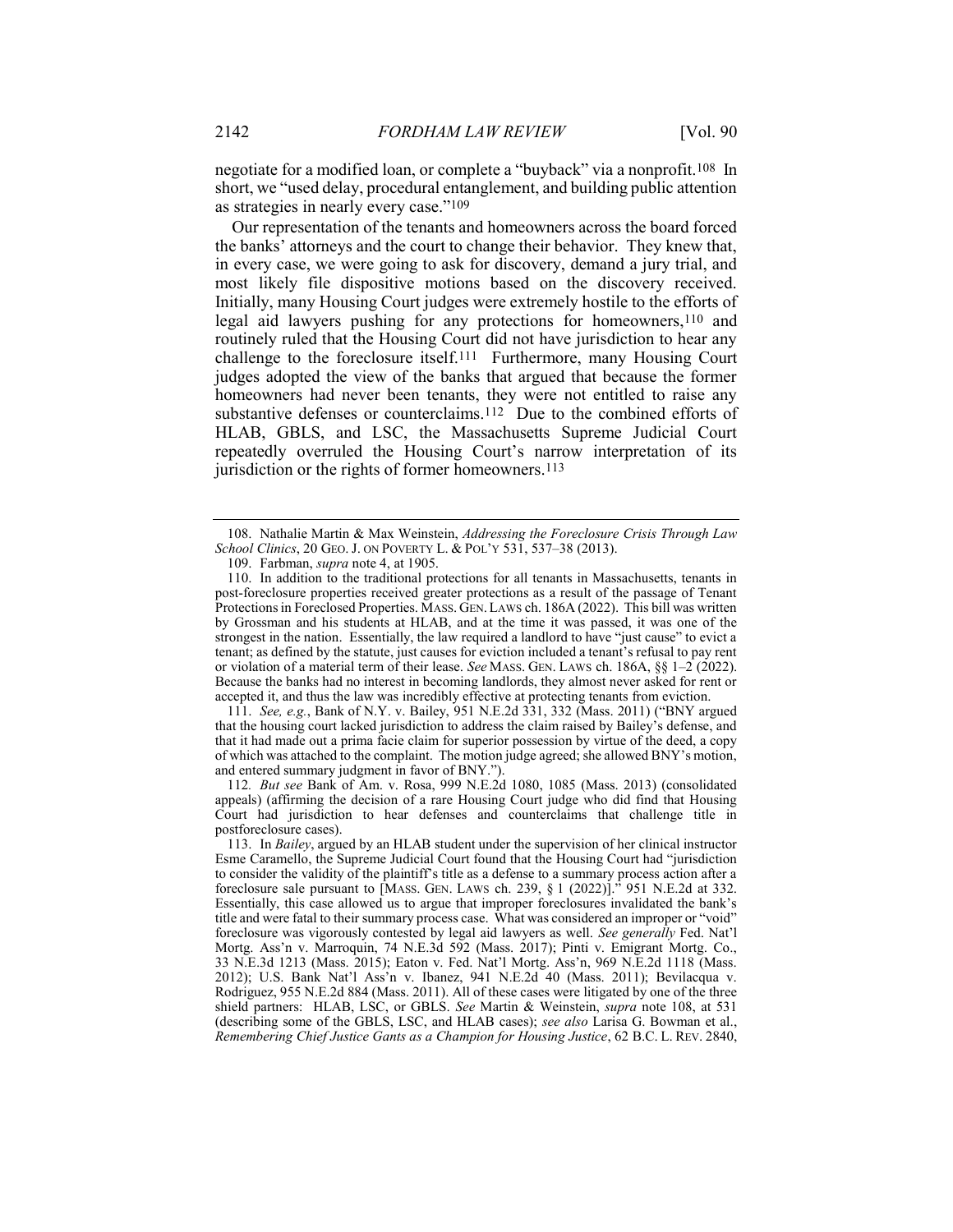The cases that went up to the Massachusetts Supreme Judicial Court were almost always cases where we had initially encountered the person in the course of our triage method. We did not search for law reform cases. Instead, they bubbled up through the sheer volume of cases, and the repetitiveness of the errors that the national banks and servicers made. As an example, a pivotal case that allowed former homeowners to bring substantive defenses and counterclaims—including discrimination and unfair and deceptive acts and practices claims—in summary process originated from some of the families we met in Northeast Housing Court in Lynn.114 These families became active members and leaders of LUC.

One of the most protracted fights to restore a family's home started with an encounter in the hallway of the Northeast Housing Court. The Northeast Housing Court was located in a modest, single-story office building with a narrow hallway leading to small, crammed courtrooms. On Tuesdays, when the Housing Court heard summary process cases, the hallway was always jammed with people. It was the summer of 2011, and the lead organizer of LUC ran into a man, Mr. H, whom he knew from playing soccer in Lynn. The organizer would attend court every Tuesday looking for people who, like this gentleman, were facing eviction after foreclosures on their homes. The organizer quickly advised Mr. H. not to agree to move out of his home, and instead to assert his right to a jury trial and seek discovery. He then advised Mr. H to come to an LUC weekly meeting to figure out how to fight for his home.

Mr. H and his wife were foreclosed on early in 2011. Their mortgage loan was insured by the U.S. Department of Housing and Urban Development's (HUD) Federal Housing Administration (FHA) and as a result had additional protections for homeowners in default. These protections required a bank or its servicer to have a face-to-face meeting with the homeowner to address the default and avoid a foreclosure.115 Banks routinely ignored this requirement and rushed to foreclose to collect on the insurance provided by the government. We argued that the foreclosing entity must comply with this face-to-face meeting requirement in order to strictly comply with the terms of the mortgage. Because they had never had such a meeting with the mortgagors, the foreclosing entity had failed to strictly comply with the terms of the mortgage, rendering the foreclosure void.116

After we employed the limited procedural protections of summary process and of the nonjudicial foreclosure statute beyond the bank's expectation, the

<sup>2844–48 (2021) (</sup>describing Chief Justice of the Supreme Judicial Court Ralph D. Gants's role in the development of the Supreme Judicial Court's jurisprudence in this area of law).

<sup>114</sup>. See Rosa, 999 N.E.2d at 1083. One of the pro se answers that formed the basis of this case had been filled out at Dunkin' Donuts shortly after meeting the former homeowners in court.

<sup>115</sup>. See 24 C.F.R. § 203.604(b) (2022).

<sup>116</sup>. See Wells Fargo v. Cook, 31 N.E.3d 1125, 1130–32 (Mass. App. Ct. 2015) (holding that the face-to-face requirement contained in the HUD mortgage was considered a "term of the mortgage" under Massachusetts Power of Sale, MASS. GEN. LAWS. ch. 183, § 21 (2022), and therefore strict compliance was required).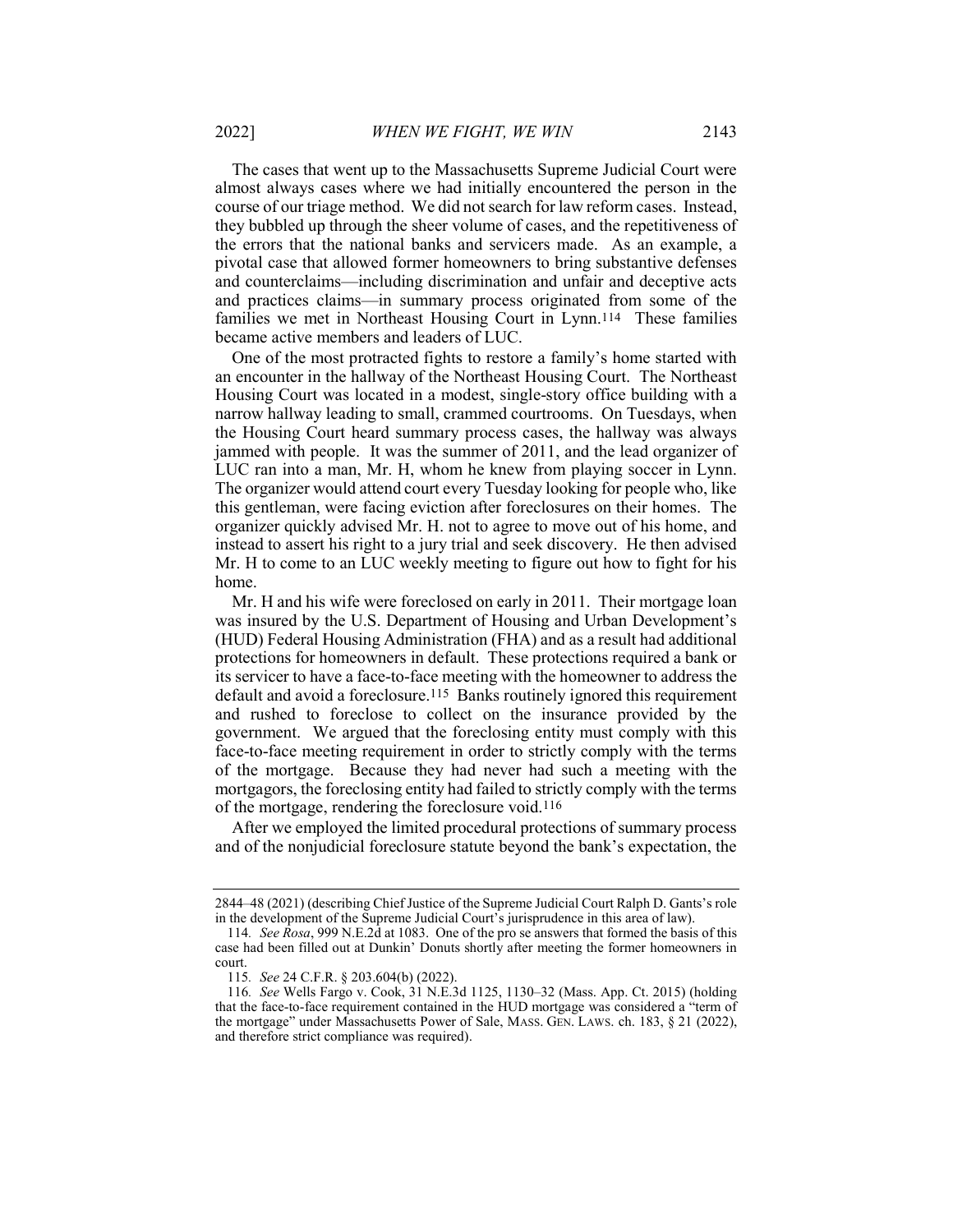bank eventually dismissed the eviction case in exchange for negotiating an alternative solution called a "buy back." Despite HUD's written guidance that would have allowed a sale back to Mr. H, HUD's practices "in the field" were preventing it.<sup>117</sup> Upon realizing that HUD was the roadblock for this sale and many others, LUC organized to change these practices. This organizing included a public protest interrupting a speech of Julián Castro, then secretary of HUD, when he came to Boston to speak at the John F. Kennedy Presidential Library and Museum.118 While the protest produced many subsequent meetings with HUD both in Boston and Washington, D.C., HUD's approach did not change.<sup>119</sup>

Mr. H., however, was equally resolute. And finally, the bank relented and decided to forgo the HUD insurance and sell back directly to the family. This resolution was not completed until 2019—eight years after the foreclosure and twelve years since the original default. This case was an outlier in the time it took to resolve and the resources it consumed, but we had many cases that lasted three, four, and five years after the successful defeat of the summary process case. In almost all of these cases, the individuals remained dedicated members of LUC and continued to grow the movement in Lynn. This committed group of homeowners and tenants who had suffered in the foreclosure crisis remains an essential component of the housing justice movement in Massachusetts and is a key reason that the Commonwealth passed the most aggressive eviction moratorium at the start of the pandemic in 2020.120

Looking at our methods and results from the outside, a critic might argue, as Farbman suggests, that "in a robust adversarial system, all lawyering is resistance lawyering"121—and that what we were doing in the foreclosure crisis was no different than what any litigator would do to achieve the goals of a client "by making [the legal system] more complex, opaque, or nonfunctional."122 But, like the resistance lawyers that Farbman describes, we were not merely "manipulating discovery rules to reach a better outcome."123 Instead, we "oppose[d] the procedural regime underlying the cause of action."124

<sup>117</sup>. See Rachel G. Bratt, Post-Foreclosure Conveyance of Occupied Homes and Preferential Sales to Nonprofits: Rationales, Policies, and Underlying Conflicts, 27 HOUS. POL'Y DEBATE 28, 44 (2017).

<sup>118</sup>. See Bill Forry, HUD Chief Julián Castro Faces Critics at JFK Library Forum, DORCHESTER REP. (Apr. 21, 2016), https://www.dotnews.com/columns/2016/hud-chief-julin-castro-faces-critics-jfk-library-forum [https://perma.cc/AS6W-9R2Y].

 <sup>119.</sup> Bratt, supra note 117, at 31.

<sup>120.</sup> Miles Howard, Massachusetts Showed State How to Create an Eviction Ban. Now It's Backpedaling, SHELTERFORCE (Nov. 5, 2020), https://shelterforce.org/2020/11/05/ massachusetts-showed-states-how-to-create-an-eviction-ban-now-its-backpedaling/ [https://perma.cc/5M23-AJFQ].

<sup>121.</sup> Farbman, *supra* note 4, at 1932.

<sup>122</sup>. Id.

<sup>123</sup>. Id. at 1933.

<sup>124</sup>. Id.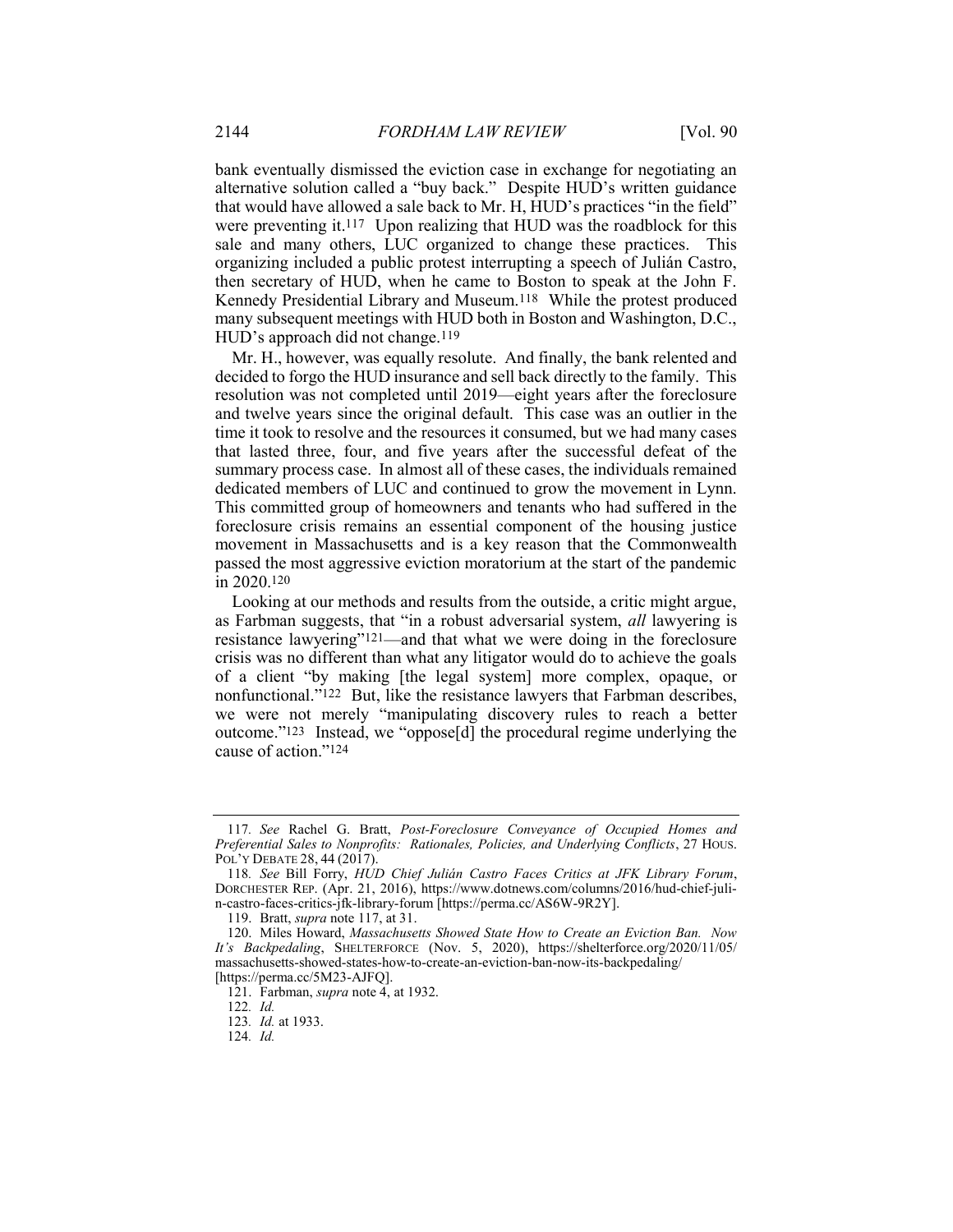In the post-foreclosure cases, we were both fighting the "speedy" resolution of the summary process scheme and increasing the actual process due to homeowners and tenants under the law. These changes forced banks to reconsider their calculus when it came to foreclosing in Massachusetts. Instead of deciding it was financially preferable to foreclose and evict families, let the house sit empty to the detriment of the neighborhood, and/or resell at a substantial loss, we wanted them to modify the predatory or unaffordable loans before the foreclosure. Beyond the specific policies, we wanted to bring the moral lens to the actions of the banks and all those who were complicit in destroying the lives of so many people. Similar to the abolitionist lawyers who saw the courtroom contests as proxy battles, our goals were connected to the larger national struggle against a deeply oppressive structure of debt, greed, and wealth extraction largely from individuals and communities of color.125

#### C. Case Study: Gentrification Resistance

On a Monday morning in the winter of 2018, HLAB received two phone calls. Each was from a tenant who had received a summons and complaint addressed to Jane and John Doe, which was highly unusual. An experienced third-year law student noted the oddity and looked up the cases on the online court docket system.126 Her search revealed that six cases had been filed by the same landlord—all against Jane and John Doe. Suspecting that this was a "building clear-out," she and the other students contacted CLVU to mobilize a response.

After voting to accept the initial cases on a limited assistance basis, the students asked the tenants to come to a weekly Tuesday night CLVU meeting the next evening127 and to bring any neighbors they could. At that first Tuesday night meeting, only a few residents showed up, but Steve Meacham, lead organizer at CLVU, spoke to those present about forming a tenant association. The students also strongly encouraged the tenants to invite their neighbors in the building to attend HLAB's regular Friday morning Answer and Discovery clinic in Cambridge. A number of tenants did attend the clinic, but some tenants still had not been reached. As a result, Project No One Leaves, one of Harvard's Student Practice Organizations, was mobilized to canvass the building on their Saturday morning canvass.128 The students

 <sup>125.</sup> In 2015, the Federal Reserve Bank of Boston documented that only a third of Black residents in Boston owned a home, and those that did had much higher levels of mortgage debt than white families. See ANA PATRICIA MUÑOZ ET AL., FED. RSRV. BANK OF BOS., THE COLOR OF WEALTH IN BOSTON 20 (2015). The average net worth of a white family in Boston was \$247,500 as opposed to \$8 for a Black family. Id.

 <sup>126.</sup> HLAB is a two-year commitment for Harvard Law School students. As a result, the student membership is approximately twenty-five 2Ls and twenty-five 3Ls.

 <sup>127.</sup> Weekly meetings are a central aspect of CLVU's model of organizing, which employs the "five masses": Mass Outreach, Mass Meeting, Mass Casework, Mass Actions, and Mass Political Discussions. See NEYMAN, supra note 74, at 16–17. HLAB and other "shield" lawyers attend this meeting every week to provide brief services and advice.

<sup>128</sup>. See Hartigan, supra note 98, at 182.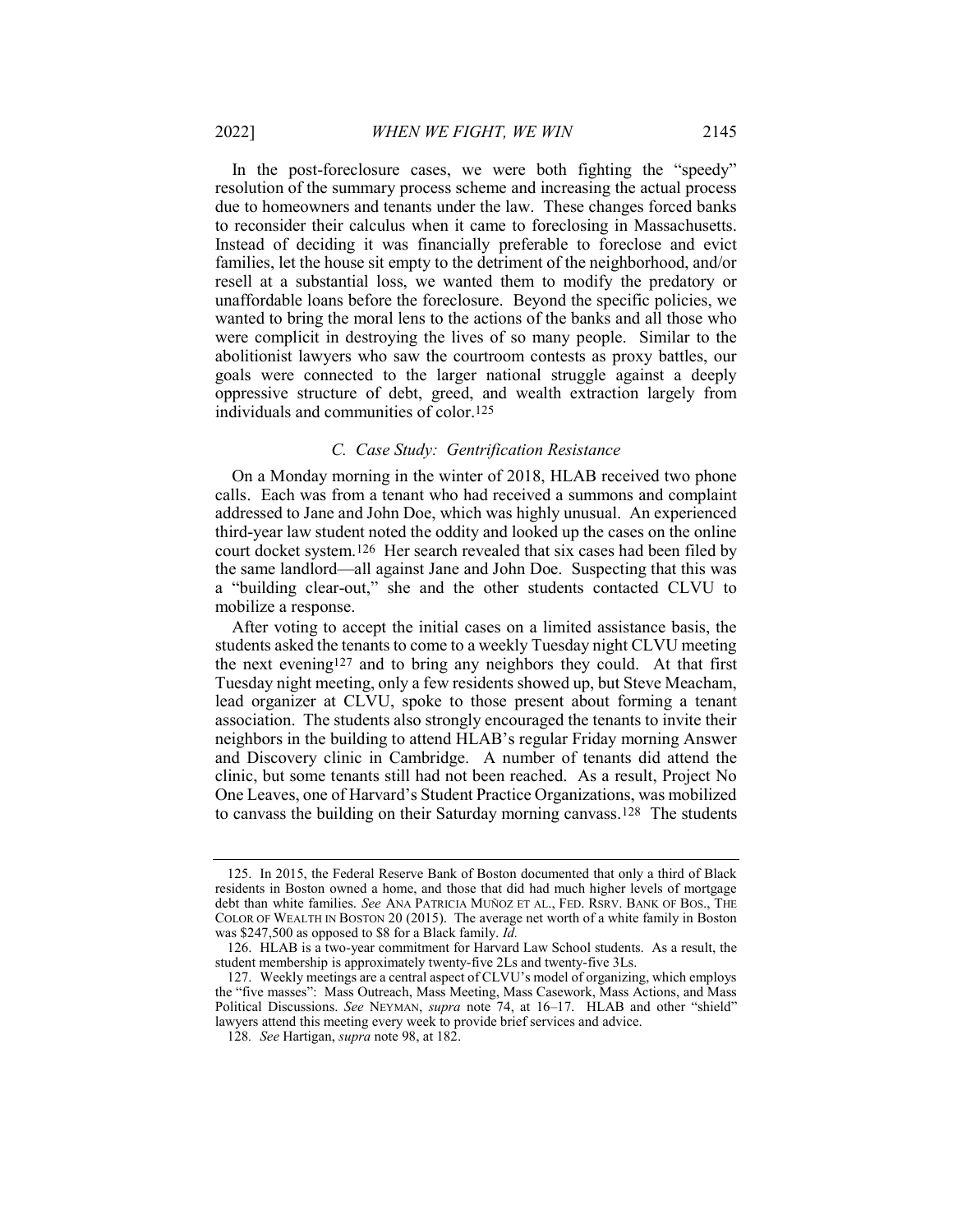brought the pro se forms to the building and filled them out on-site for all of the remaining tenants except one.129 In five days, the students had learned of the existence of the building and the clear-out, and had filed and served responsive pleadings for all but one person in the building.

The tenants lived in a building located on a one-way street behind a new transit stop on the border of the Roxbury and Dorchester neighborhoods of Boston. This area of Boston is ground zero for gentrification due to the decades-long disinvestment and more recent reinvestment in response to advocacy by the local constituents of color.130 The building itself was originally built to have six three-bedroom apartments. Over the years, the building had become dangerously run-down. The owner only kept it profitable by making minimal repairs and renting to individuals who were unable to acquire secure, sanitary, and affordable housing elsewhere.

In 2018, the owner decided to sell the building to a real estate "investor." The owner had promised the building empty and had hired a lawyer inexperienced in eviction matters to clear the tenants out. At this time, each unit had three to four unrelated residents who had individual rooms—living rooms that had been turned into bedrooms—with locks on their bedroom doors and shared use of the kitchen and the bathroom. When the constable served the summonses and complaints, he dumped them all on the floor of the front hallway. None of the documents contained any actual names, instead they were addressed only "to Jane and John Doe." As a result, we helped file motions to dismiss on behalf of each tenant not properly named.

On the day of the hearings for the motions, the students and I (as their supervisor) filed notices of limited appearance in order to argue before the Eastern Housing Court.131 The HLAB student argued that because summary process action is an "in personam" rather than "in rem" remedy, the failure to name an actual person, as opposed to Jane and John Doe, was fatal. It was not only a violation of summary process rules but also a violation of the Massachusetts Rules of Civil Procedure because it did not give the tenant-defendants actual notice of the lawsuit.132 The court ruled in the tenants' favor and dismissed all five lawsuits.133

CLVU had been quick to identify some leaders in the building, and a tenant association was formed and active almost immediately. In addition to the

 <sup>129.</sup> HLAB students conducted a mini clinic where they worked with tenants to complete pro se answers and discovery forms, a transfer from the District Court (where the cases had originally been filed) to the Housing Court, and motions to intervene and dismiss because the tenants had not been properly named.

<sup>130.</sup> Chris Lovett, At 6 Humphreys Place, a Quest for Affordable Housing Gains a Victory: City, Other Allies, Help Residents in Uphams Corner Gain Control, DORCHESTER REP. (Dec. 30, 2021), https://www.dotnews.com/2021/6-humphreys-place-quest-affordablehousing-gains-victory-city-other [https://perma.cc/5UV8-YFTL].

 <sup>131.</sup> See supra note 104 and accompanying text (discussing limited assistance representation).

<sup>132</sup>. See MASS. R. CIV. P. 4(b).

 <sup>133.</sup> The court also denied the landlord's motion to amend due to futility. The notices to quit were similarly flawed, and if the tenancy was never properly terminated, the landlord could not make his prima facie case for possession.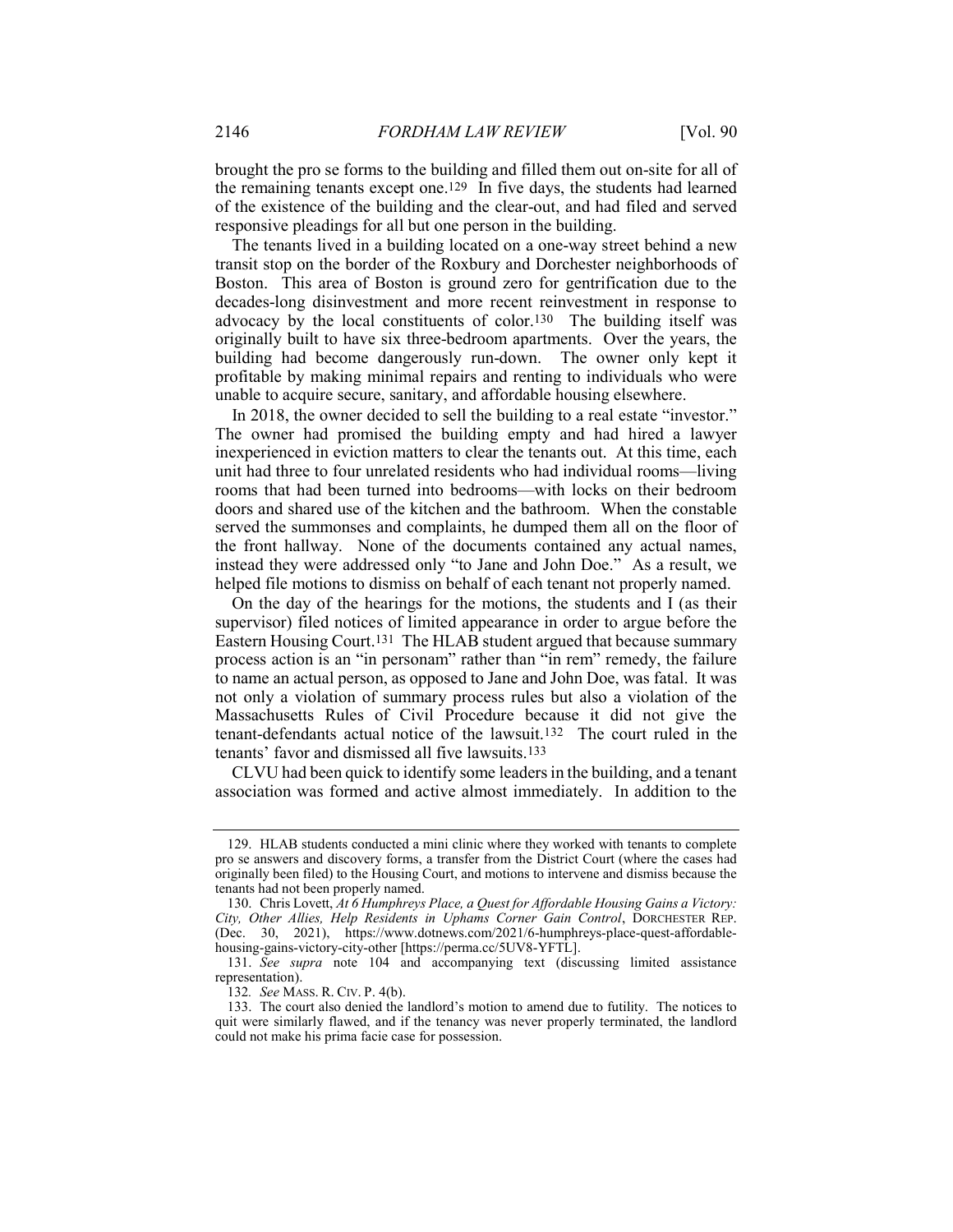legal defense, residents had signed a petition demanding that they be allowed to remain, pay affordable rent, and receive long-term leases to prevent future displacement. But shortly after the court's dismissal, the property was sold from the longtime owner to a real estate investor. The following month, the same attorney for the new owner tried again to evict the tenants. CLVU and the tenant association recognized that public pressure needed to be increased, and they held a vigil at the building to make similar demands of the new owner.

These new evictions were also fundamentally flawed because they were brought in the name of the investor himself, not the limited liability company that had legally purchased the building.134 We filed motions to dismiss on behalf of the remaining tenants, and the court granted them. In December 2018, the limited liability company filed a third set of summary process cases. But again, they were not in strict compliance with the Uniform Summary Process Rules, and the court granted our motions to dismiss.135 Instead of choosing to fix the problem, the landlord decided to file a motion to reconsider, which HLAB opposed—and won.136

Similar to Farbman's description of the abolitionist lawyers' use of the Fugitive Slave Act, where the "law did not anticipate a robust legal process," we leveraged the technical process contained in the Summary Process Statute and rules to stave off evictions.137 Farbman observed, "by claiming more process than was intended, the abolitionists were undermining the very purposes of the Law itself."138 Likewise, we—the shield—were claiming more process than the summary process statute and rules intended, thereby thwarting their purpose to ensure "speedy[] and inexpensive determination" of eviction actions.139

A full year had now passed since the new owner had purchased the building, and he had accomplished some of his intended displacement by attrition, but none by the court system. His attorney again filed a fourth round of summonses and complaints, but again they were not in compliance with the Uniform Summary Process Rules.140 We filed yet another round of motions to dismiss.141 The court again allowed the motions.

<sup>134</sup>. See Rental Prop. Mgmt. v. Hatcher, 97 N.E.3d 323, 325 (Mass. 2018) (reaffirming that only the "owner or lessor" of a property is entitled to use summary process to recover possession of a residential property). The named plaintiff was not the lessor because no leases existed, nor was he the owner because the owner was the limited liability company. Id.

 <sup>135.</sup> The landlord's attorney had failed to file the notices to quit with the summonses and complaints in violation of Massachusetts Uniform Summary Process Rule 2(d). See MASS. UNIF. SUMMARY PROCESS R. 2(d).

 <sup>136. 57-59</sup> Franklin 02145, LLC v. Bolding, 18H84SP005565 (Mass. E. Hous. Ct. 2019).

 <sup>137.</sup> Farbman, supra note 4, at 1908.

<sup>138</sup>. Id.

<sup>139</sup>. See MASS. UNIF. SUMMARY PROCESS R. 1 cmt.

 <sup>140.</sup> This time, the summons had been served on May 14, 2019—fewer than seven days before the entry date of May 20, 2019—in violation of Massachusetts Uniform Summary Process Rule 2(b), which requires at least seven days. MASS. UNIF. SUMMARY PROCESS R. 2(b).

<sup>141</sup>. See, e.g., 57-59 Franklin 02145, LLC v. Eric Boyd, 19H84SP2081 (Mass. E. Hous. Ct. 2019).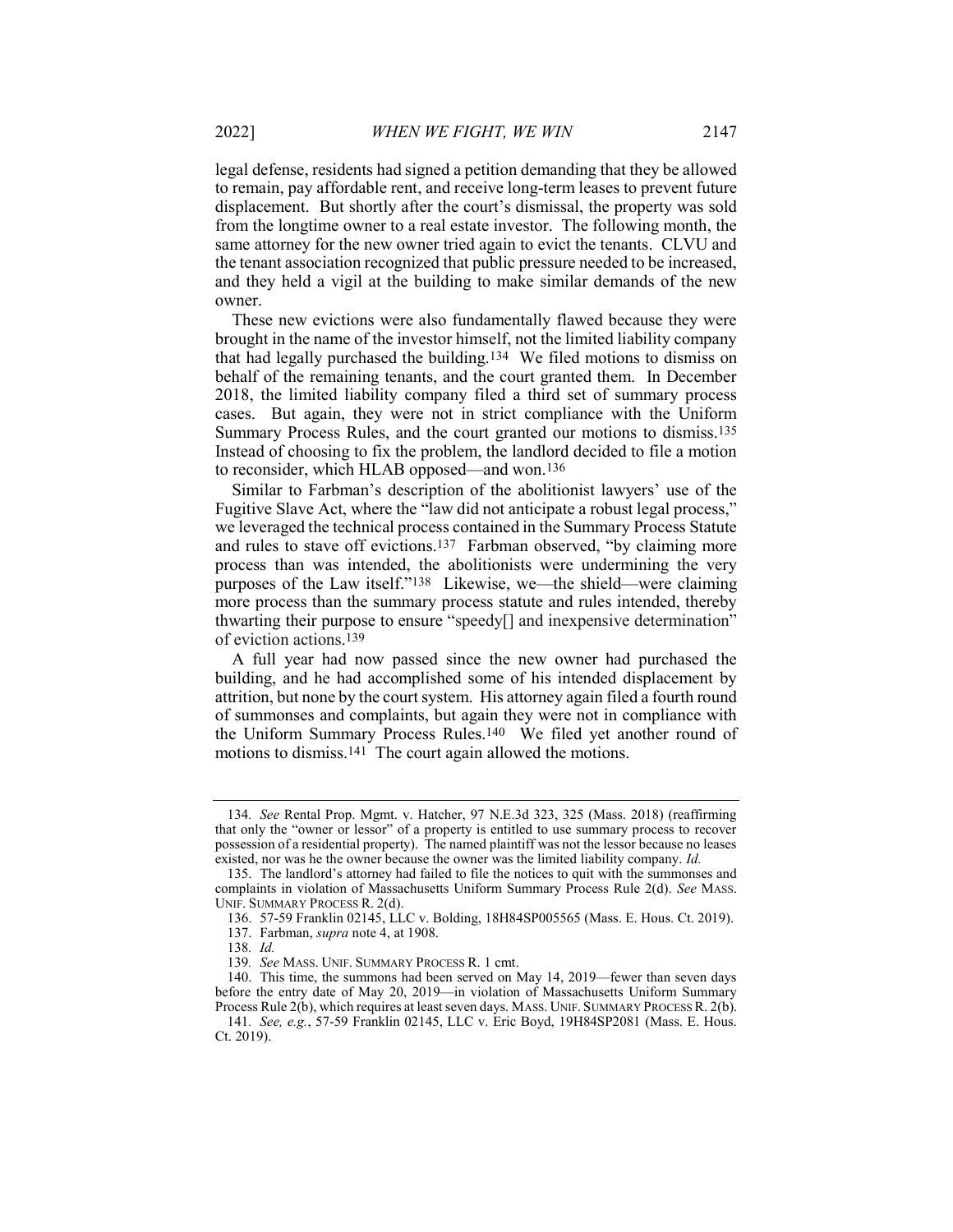In July 2019, the landlord and his attorney filed the fifth set of summary process cases, and they were finally procedurally sufficient.142 Eventually, all the cases were scheduled for jury trials.143 The first of the four cases went to jury trial in October 2019.144 Throughout the trial, CLVU members and other members of the community were in the gallery to support the tenants visible for the judge, the landlord, and the jury to see. Many times, members wore CLVU's signature neon yellow t-shirts.145 When we would have a break or were waiting for the jury verdict, the student attorneys and I would gather with the tenants, the organizers, and CLVU members to discuss the events of the trial. The presence of the community was essential to bolstering the spirits of the two tenants participating in the trial because it was emotionally and physically exhausting for them. We also chose to put as many of the other tenants on the stand as the judge would allow to testify not only to the conditions but also to the landlord's discriminatory treatment of them—all persons of color.

In the end, the jury found for the tenants on their claims of retaliation for engaging in protected activity (participating in a tenant association), interference with quiet enjoyment, breach of the warranty of habitability, and violation of the Massachusetts Consumer Protection Act,146 but did not find a violation of the state antidiscrimination law based on the tenants' race or national origin. Both sides were now facing another three jury trials in seriatim. We began to engage in serious settlement discussions, but it took over four months to agree to final terms. In exchange for the dismissal of all the tenants' claims, the landlord agreed to enter into five-year leases with affordable rents for all the tenants in the tenant associations; waive any claims for back rent (two years at that point); make enumerated repairs (the landlord planned a gut rehabilitation of each unit); waive any demand for rent until all repairs were complete; and pay a fraction of the attorney's fees. We finalized the agreement and entered it with the court days before the pandemic began.

If we had finished the story of this "case" at the point where the lawyers usually exit the scene, we might have concluded with a quote from after the jury trial win. One of the tenant-defendants, Babatunde Kunnu, was interviewed after the trial and said: "We are powerful. We needed to know our rights, and we needed to exercise our rights. With support from City

 <sup>142. 57-59</sup> Franklin 02145, LLC v. Jones, 19H84SP002765 (Mass. E. Hous. Ct. 2019). 143. Id.

 <sup>144.</sup> Id. What ensued was an eight-day trial with three HLAB students (one 3L and two 2Ls) representing the tenants throughout, from the voir dire, opening statements, and witness examinations to closing arguments.

 <sup>145.</sup> Prior to the pandemic, CLVU members clad in their neon yellow t-shirts would attend Eastern Housing Court on the "trial day" for most summary process cases. The First Justice of the Eastern Housing Court, who was not presiding over this trial, was openly hostile to the t-shirts and would instruct the court officer to order CLVU members to take them off or turn them inside out when they were sitting in the gallery in support of a tenant facing eviction.

<sup>146.</sup> MASS. GEN. LAWS ch. 93A (2022).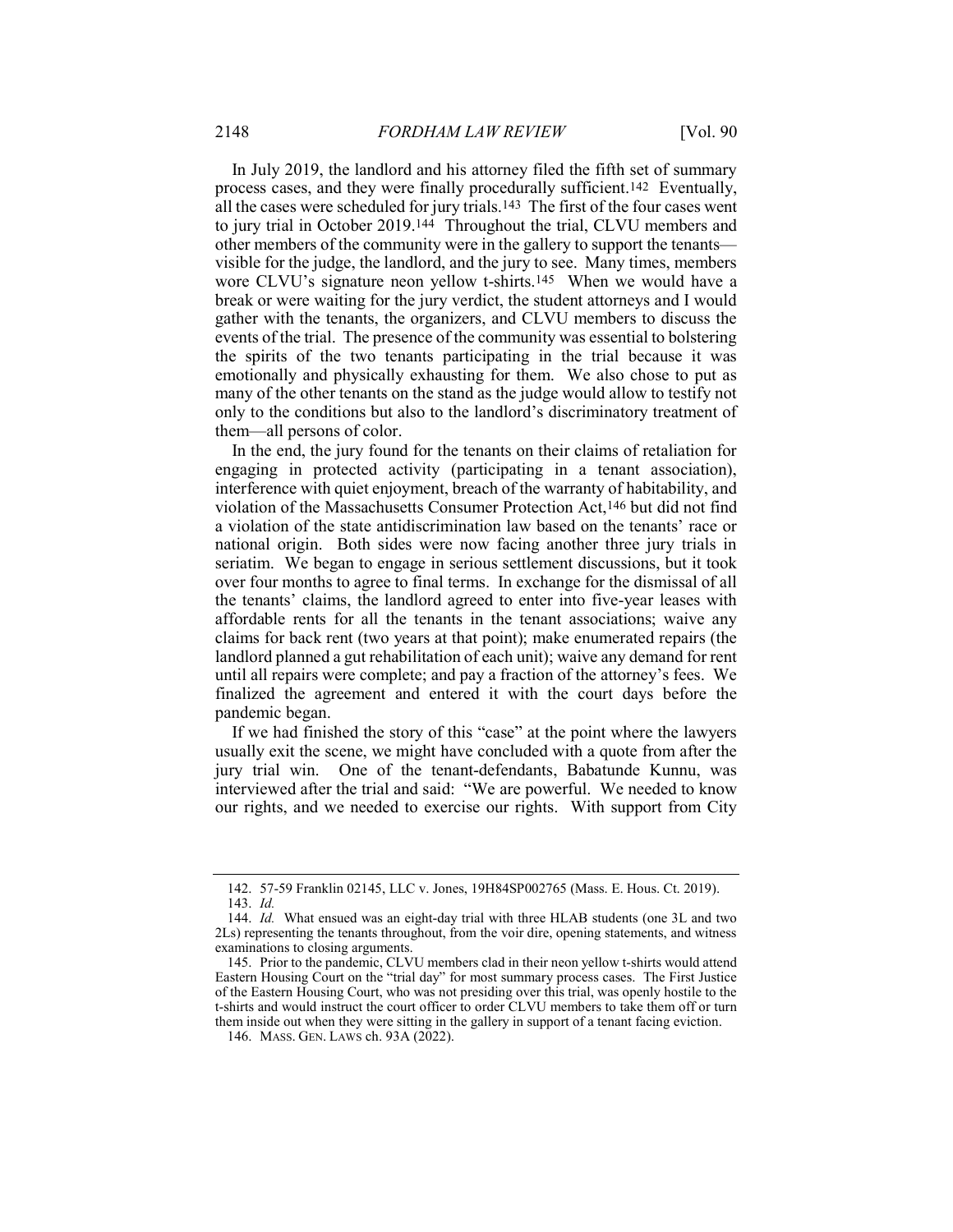Life/Vida Urbana and the amazing lawyers at Harvard Legal Aid Bureau, we realized we are a lion."147

But knowing and exercising one's rights is rarely enough. It has been two years since that victory.148 CLVU and the tenant association have had to use many of their "sword" tactics both before and after the trial; their work has included organizing public protests, vigils, testimony, and confrontation at public meetings, as well as generating media stories and letters to public officials.149 As a result of these efforts and ongoing lawyering, the owner has finally sold the building to Boston Neighborhood Community Land Trust, making this building permanently affordable housing controlled by the community.150

In sum, the use of the sword, shield, and offer approach shifted power from the developers to the community and to the residents in particular. The fight for this building has also been a rallying cry for an entire neighborhood undergoing similar displacement pressure, and it has awakened the city to the critical need to intervene and to preserve housing for the existing low-income residents.151

#### **CONCLUSION**

This Essay has described how housing lawyers providing eviction defense within the context of the "sword and shield" model are "subversive lawyers." We share the methods of a "resistance lawyer" as defined by Professor Farbman, by engaging in the "regular, direct service practice" of eviction defense "within a procedural and substantive legal regime" that is often "unjust."152 At the same time, we mitigate "the worst injustices" of the eviction system by working with organizers, activists, and community

<sup>147.</sup> Trojano, supra note 6, at 15.

 <sup>148.</sup> Justice delayed is justice denied for some of our clients—one of whom passed away during this period, another who had a stroke and is now too disabled to live in the building, and a third who contracted COVID-19 and decided to leave permanently. Furthermore, we spent over a year trying to enforce the settlement agreement to repair the building, including twenty-five court appearances, before the building was sold to the Boston Neighborhood Community Land Trust.

<sup>149.</sup> Joe Tache, Boston Residents Unite to Fight Landlord Greed, LIBERATION (Nov. 4, 2018), https://www.liberationnews.org/boston-residents-unite-to-fight-landlordgreed/ [https://perma.cc/F663-JXQP]; see also Chris Burrell, Real Estate Boom Threatens Rooming Houses at the Bottom of the Housing Market, GBH (July 1, 2019), https://www.wgbh.org/news/local-news/2019/07/01/real-estate-boom-threatens-roominghouses-at-the-bottom-of-the-housing-market [https://perma.cc/T3TX-D3QL].

 <sup>150.</sup> The Boston Neighborhood Community Land Trust was created during the foreclosure crisis and was formerly known as the Coalition for Occupied Housing in Foreclosure (COHIF). COHIF allowed homeowners and tenants to remain in foreclosed properties as renters in now permanently affordable housing. An entire essay could be written about the lessons learned from this experiment, but suffice to say, the entity is now a land trust and continues to serve as a critical piece of the "offer."

 <sup>151.</sup> Sheila Dillon, Boston's chief of housing and director of the Department of Neighborhood Development, noted in an article about the acquisition of the building: "It's very important that we supported the tenants . . . [while] creating more affordable housing in an area that's becoming increasingly expensive." Lovett, supra note 130.

 <sup>152.</sup> Farbman, supra note 4, at 1880.